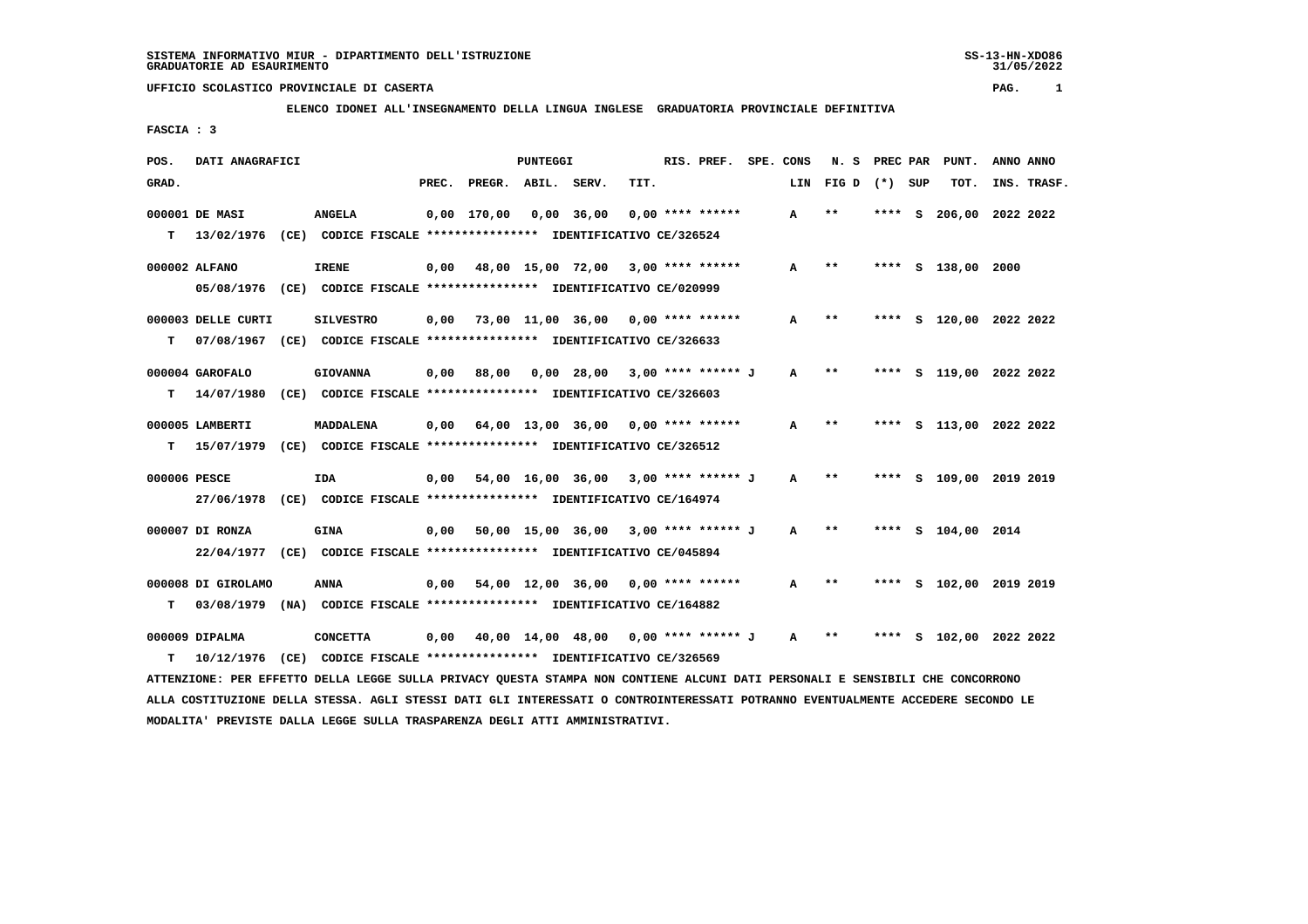**ELENCO IDONEI ALL'INSEGNAMENTO DELLA LINGUA INGLESE GRADUATORIA PROVINCIALE DEFINITIVA**

 **FASCIA : 3**

| POS.  | DATI ANAGRAFICI     |                                                                                         |       |                    | PUNTEGGI          |                                             |      | RIS. PREF. SPE. CONS |              |                       |        |        | N. S PREC PAR PUNT. | ANNO ANNO       |
|-------|---------------------|-----------------------------------------------------------------------------------------|-------|--------------------|-------------------|---------------------------------------------|------|----------------------|--------------|-----------------------|--------|--------|---------------------|-----------------|
| GRAD. |                     |                                                                                         | PREC. | PREGR. ABIL. SERV. |                   |                                             | TIT. |                      |              | LIN FIG D (*) SUP     |        |        | TOT.                | INS. TRASF.     |
|       | 000010 PIZZORUSSO   | ANNA                                                                                    | 0,00  |                    | 50,00 15,00 36,00 |                                             |      | $0.00$ **** ****** K | A            | $* *$                 | ****   | s      | 101,00 2002         |                 |
|       |                     | 27/02/1961 (CE) CODICE FISCALE *************** IDENTIFICATIVO CE/046614                 |       |                    |                   |                                             |      |                      |              |                       |        |        |                     |                 |
|       | 000011 DI BENEDETTO | <b>FRANCESCA</b>                                                                        | 0,00  |                    |                   | 49,00 15,00 36,00 0,00 **** ******          |      |                      | A            | $* *$                 |        |        | **** S 100,00 2002  |                 |
|       |                     | 01/09/1965 (CE) CODICE FISCALE *************** IDENTIFICATIVO CE/045108                 |       |                    |                   |                                             |      |                      |              |                       |        |        |                     |                 |
|       | 000012 D'AUSILIO    | ELISABETTA MA 0,00 83,00 16,00 0,00 0.00 **** ******                                    |       |                    |                   |                                             |      |                      | A            | $* *$                 | ****   |        |                     | 99,00 2019 2019 |
|       |                     | 08/05/1966 (CE) CODICE FISCALE *************** IDENTIFICATIVO CE/164693                 |       |                    |                   |                                             |      |                      |              |                       |        |        |                     |                 |
|       | 000013 CARDONE      | DELIA                                                                                   | 0,00  | 62,00              |                   | $0.00$ 36,00 0.00 **** ******               |      |                      | A            | $* *$                 | ****   | - 5    | 98,00 2014          |                 |
| т     |                     | 20/04/1974 (CE) CODICE FISCALE *************** IDENTIFICATIVO CE/153863                 |       |                    |                   |                                             |      |                      |              |                       |        |        |                     |                 |
|       | 000014 DE CARO      | ADELAIDE                                                                                |       |                    |                   | $0.00$ 47.00 12.00 36.00 0.00 **** ****** J |      |                      | A            | $**$                  |        | **** S |                     | 95,00 2022 2022 |
|       |                     | 31/01/1976 (CE) CODICE FISCALE *************** IDENTIFICATIVO CE/326503                 |       |                    |                   |                                             |      |                      |              |                       |        |        |                     |                 |
|       |                     |                                                                                         |       |                    |                   |                                             |      |                      |              | $* *$                 |        |        |                     |                 |
|       | 000015 MARTINO      | <b>MARIA</b><br>27/12/1971 (CE) CODICE FISCALE *************** IDENTIFICATIVO CE/023422 | 0,00  |                    |                   | 41,00 15,00 38,00 0,00 **** ******          |      |                      | A            |                       |        | **** S | 94,00 2019          |                 |
|       |                     |                                                                                         |       |                    |                   |                                             |      |                      |              |                       |        |        |                     |                 |
|       | 000016 BOTTALICO    | ILARIA                                                                                  | 0,00  |                    |                   | 78,00 15,00 0,00 0,00 **** ******           |      |                      | A            | $* *$                 |        | **** S |                     | 93,00 2022 2007 |
|       | 24/12/1979          | (NA) CODICE FISCALE **************** IDENTIFICATIVO CE/056082                           |       |                    |                   |                                             |      |                      |              |                       |        |        |                     |                 |
|       | 000017 AMOROSO      | <b>MADDALENA</b>                                                                        | 0.00  |                    |                   | 43,00 15,00 34,00 0,00 **** ******          |      |                      | A            | $**$                  | ****   | - S    | 92,00 2002          |                 |
|       | 16/07/1967          | (CE) CODICE FISCALE **************** IDENTIFICATIVO CE/020448                           |       |                    |                   |                                             |      |                      |              |                       |        |        |                     |                 |
|       | 000018 CIRILLO      | <b>SONIA</b>                                                                            | 0,00  |                    |                   | 42,00 14,00 36,00 0,00 **** ****** J        |      |                      | $\mathbf{A}$ | $***$<br>$\mathbf{x}$ | **** S |        | 92,00 2014          |                 |
| т     | 11/08/1982          | (NA) CODICE FISCALE **************** IDENTIFICATIVO CE/154137                           |       |                    |                   |                                             |      |                      |              |                       |        |        |                     |                 |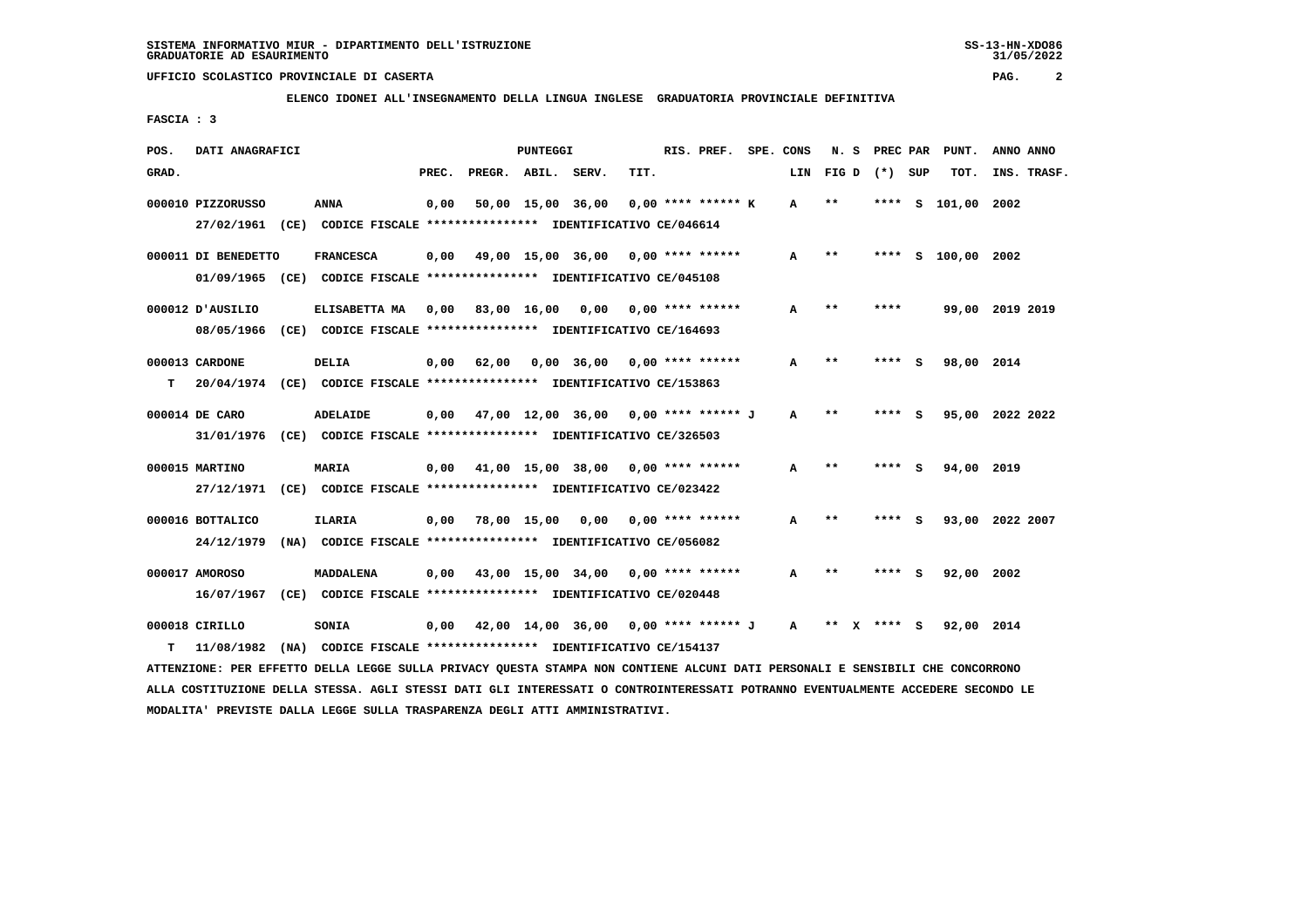**ELENCO IDONEI ALL'INSEGNAMENTO DELLA LINGUA INGLESE GRADUATORIA PROVINCIALE DEFINITIVA**

 **FASCIA : 3**

| POS.  | DATI ANAGRAFICI  |      |                                                                                                                               |       |                                             | PUNTEGGI |                   |      | RIS. PREF. SPE. CONS |              |                |      | N. S PREC PAR | PUNT.           | ANNO ANNO |             |
|-------|------------------|------|-------------------------------------------------------------------------------------------------------------------------------|-------|---------------------------------------------|----------|-------------------|------|----------------------|--------------|----------------|------|---------------|-----------------|-----------|-------------|
| GRAD. |                  |      |                                                                                                                               | PREC. | PREGR. ABIL. SERV.                          |          |                   | TIT. |                      | LIN          | FIGD $(*)$ SUP |      |               | TOT.            |           | INS. TRASF. |
|       | 000019 PIAMPIANI |      | <b>DORA</b>                                                                                                                   | 0,00  |                                             |          | 40,00 15,00 36,00 |      | 0,00 **** ******     | A            | $* *$          | **** | - S           | 91,00           | 2002      |             |
|       |                  |      | 05/03/1974 (RM) CODICE FISCALE *************** IDENTIFICATIVO CE/046183                                                       |       |                                             |          |                   |      |                      |              |                |      |               |                 |           |             |
|       | 000020 DE LUCIA  |      | MARIANGELA                                                                                                                    |       | $0,00$ 42,00 13,00 36,00 0,00 **** ******   |          |                   |      |                      | A            | $* *$          | **** | - S           | 91,00 2007      |           |             |
|       | 01/04/1969       |      | (CE) CODICE FISCALE **************** IDENTIFICATIVO CE/056298                                                                 |       |                                             |          |                   |      |                      |              |                |      |               |                 |           |             |
|       | 000021 FRETTA    |      | <b>ANGELA</b>                                                                                                                 |       | $0,00$ 42,00 11,00 38,00 0,00 **** ****** J |          |                   |      |                      | A            | $***$          |      | **** S        | 91,00 2022 2022 |           |             |
| т     |                  |      | 06/07/1979 (CE) CODICE FISCALE *************** IDENTIFICATIVO CE/326559                                                       |       |                                             |          |                   |      |                      |              |                |      |               |                 |           |             |
|       | 000022 MITRANO   |      | <b>ROSA</b>                                                                                                                   |       | $0,00$ 38,00 16,00 36,00 0,00 **** ******   |          |                   |      |                      | A            | $***$          | **** | <b>S</b>      | 90,00 2019 2019 |           |             |
|       |                  |      | 19/08/1970 (CE) CODICE FISCALE *************** IDENTIFICATIVO CE/164804                                                       |       |                                             |          |                   |      |                      |              |                |      |               |                 |           |             |
|       | 000023 CESARANO  |      | <b>ROSARIA</b>                                                                                                                |       | $0,00$ 34,00 15,00 36,00 4,00 **** ******   |          |                   |      |                      | A            | $* *$          |      | **** S        | 89,00 2000      |           |             |
|       |                  |      | 25/09/1967 (CE) CODICE FISCALE *************** IDENTIFICATIVO CE/025541                                                       |       |                                             |          |                   |      |                      |              |                |      |               |                 |           |             |
|       | 000024 PIGNATA   |      | <b>CONCETTA</b>                                                                                                               |       | $0,00$ 49,00 15,00 24,00 0,00 **** ******   |          |                   |      |                      | A            | $* *$          |      | **** S        | 88,00 2002      |           |             |
|       |                  |      | 24/08/1967 (CE) CODICE FISCALE *************** IDENTIFICATIVO CE/046601                                                       |       |                                             |          |                   |      |                      |              |                |      |               |                 |           |             |
|       | 000025 MIGLIORE  |      | <b>ORNELLA</b>                                                                                                                |       | $0,00$ 37,00 15,00 36,00 0,00 **** ****** L |          |                   |      |                      | $\mathbf{A}$ | ** $X$ **** S  |      |               | 88,00 2019 2019 |           |             |
|       |                  |      | 02/07/1967 (CE) CODICE FISCALE *************** IDENTIFICATIVO CE/164798                                                       |       |                                             |          |                   |      |                      |              |                |      |               |                 |           |             |
|       | 000026 FRASCA    |      | <b>ASSUNTA</b>                                                                                                                |       | $0,00$ 28,00 16,00 36,00 7,00 **** ******   |          |                   |      |                      | A            | $* *$          |      | **** S        | 87,00 2019      |           |             |
|       |                  |      | 21/09/1977 (CE) CODICE FISCALE *************** IDENTIFICATIVO CE/044832                                                       |       |                                             |          |                   |      |                      |              |                |      |               |                 |           |             |
|       | 000027 ZAPPULO   |      | <b>FRANCA</b>                                                                                                                 |       | $0,00$ 36,00 15,00 36,00 0,00 **** ******   |          |                   |      |                      | A            | $**$           | **** | - S           | 87,00 2019      |           |             |
|       | 05/12/1965       | (EE) | CODICE FISCALE **************** IDENTIFICATIVO CE/024607                                                                      |       |                                             |          |                   |      |                      |              |                |      |               |                 |           |             |
|       |                  |      | ATTENZIONE: PER EFFETTO DELLA LEGGE SULLA PRIVACY OUESTA STAMPA NON CONTIENE ALCUNI DATI PERSONALI E SENSIBILI CHE CONCORRONO |       |                                             |          |                   |      |                      |              |                |      |               |                 |           |             |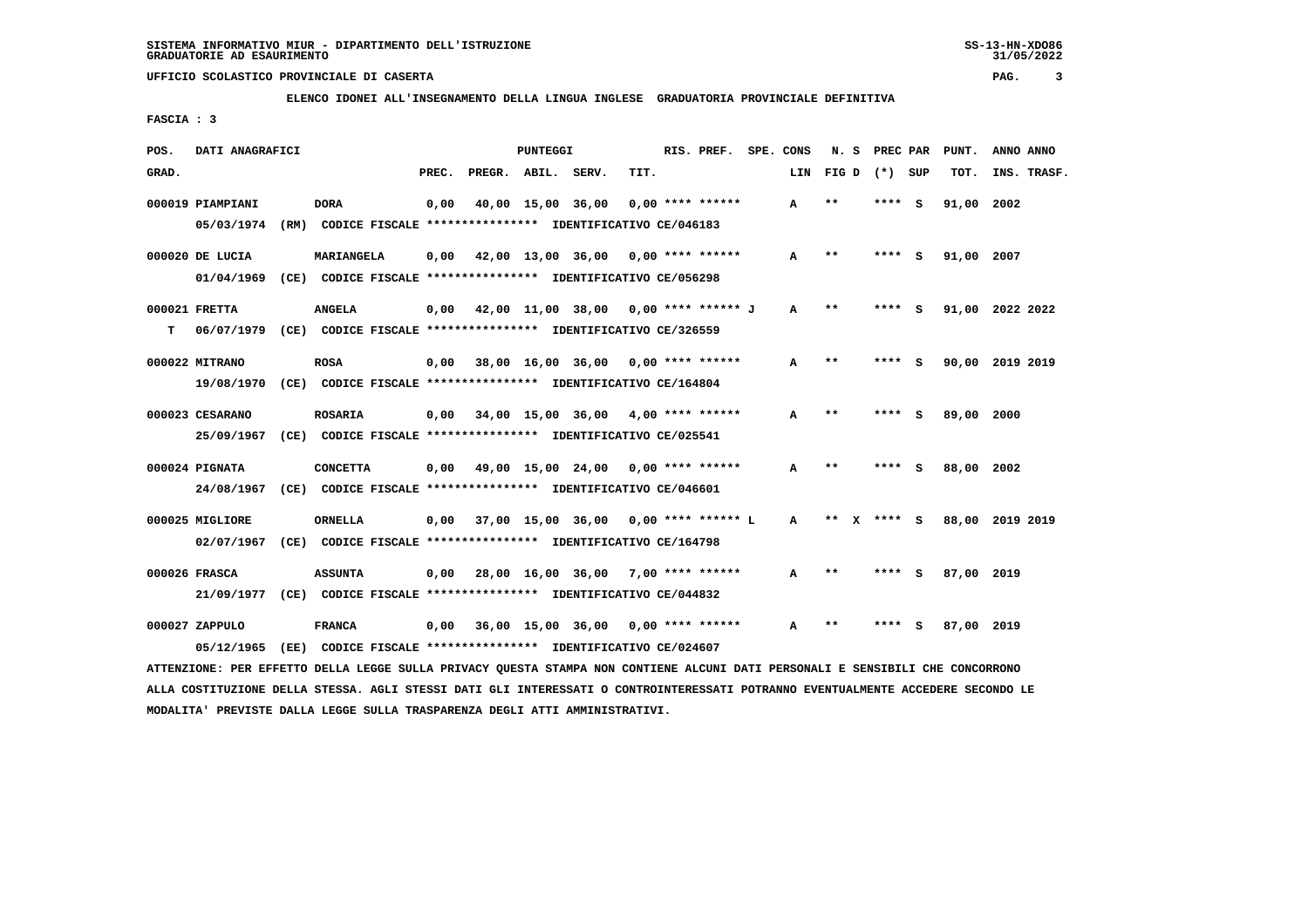**ELENCO IDONEI ALL'INSEGNAMENTO DELLA LINGUA INGLESE GRADUATORIA PROVINCIALE DEFINITIVA**

 **FASCIA : 3**

| POS.  | DATI ANAGRAFICI                                                         |                                                               |       |                    | PUNTEGGI |                                           |      | RIS. PREF.         | SPE. CONS | N. S            | PREC PAR |     | PUNT.      | ANNO ANNO       |
|-------|-------------------------------------------------------------------------|---------------------------------------------------------------|-------|--------------------|----------|-------------------------------------------|------|--------------------|-----------|-----------------|----------|-----|------------|-----------------|
| GRAD. |                                                                         |                                                               | PREC. | PREGR. ABIL. SERV. |          |                                           | TIT. |                    | LIN       | FIG D $(*)$ SUP |          |     | TOT.       | INS. TRASF.     |
|       | 000028 FARINA                                                           | <b>GIOVANNA</b>                                               | 0,00  |                    |          | 46,00 16,00 24,00                         |      | $0.00$ **** ****** | A         | $\star\star$    | ****     | ్   | 86,00 2002 |                 |
|       | 17/02/1974 (CE) CODICE FISCALE *************** IDENTIFICATIVO CE/042630 |                                                               |       |                    |          |                                           |      |                    |           |                 |          |     |            |                 |
|       | 000029 DI SANTI                                                         | GIOVANNI                                                      |       |                    |          | $0.00$ 34.00 16.00 36.00 0.00 **** ****** |      |                    | A         | $* *$           | **** S   |     | 86,00 2007 |                 |
|       | 15/01/1957 (CE) CODICE FISCALE *************** IDENTIFICATIVO CE/023579 |                                                               |       |                    |          |                                           |      |                    |           |                 |          |     |            |                 |
|       | 000030 DELLA VALLE                                                      | <b>FERNANDA</b>                                               |       |                    |          | $0,00$ 26,00 16,00 36,00 7,00 **** ****** |      |                    | A         | $\star\star$    | ****     | - 5 | 85,00 2019 |                 |
|       | 26/03/1967 (CE) CODICE FISCALE *************** IDENTIFICATIVO CE/023385 |                                                               |       |                    |          |                                           |      |                    |           |                 |          |     |            |                 |
|       | 000031 SIMONETTI                                                        | <b>TIZIANA</b>                                                |       |                    |          | $0,00$ 42,00 15,00 24,00 3,00 **** ****** |      |                    | A         | $* *$           | ****     | - 5 |            | 84,00 2019 2019 |
|       | 13/07/1977 (CT) CODICE FISCALE *************** IDENTIFICATIVO CE/164774 |                                                               |       |                    |          |                                           |      |                    |           |                 |          |     |            |                 |
|       | 000032 DE FLORIS                                                        | <b>MARIA</b>                                                  |       |                    |          | $0,00$ 36,00 16,00 30,00 0,00 **** ****** |      |                    | A         | $\star\star$    | **** S   |     |            | 82,00 2019 2019 |
|       | 12/05/1978                                                              | (CE) CODICE FISCALE *************** IDENTIFICATIVO CE/164737  |       |                    |          |                                           |      |                    |           |                 |          |     |            |                 |
|       | 000033 GIULIANO                                                         | MARIAROSARIA                                                  | 0,00  |                    |          | 27,00 16,00 38,00 0,00 **** ****** J      |      |                    | A         | $* *$           | **** S   |     |            | 81,00 2007 2007 |
|       | 01/09/1970 (CE) CODICE FISCALE *************** IDENTIFICATIVO CE/056899 |                                                               |       |                    |          |                                           |      |                    |           |                 |          |     |            |                 |
|       | 000034 MINIERO                                                          | <b>ANGELA</b>                                                 |       |                    |          | $0,00$ 42,00 17,00 22,00 0,00 **** ****** |      |                    | A         | $***$           | ****     | - 5 |            | 81,00 2022 2022 |
|       | 06/04/1971 (CE) CODICE FISCALE *************** IDENTIFICATIVO CE/326651 |                                                               |       |                    |          |                                           |      |                    |           |                 |          |     |            |                 |
|       | 000035 CANNAVALE                                                        | <b>ROSA</b>                                                   |       |                    |          | $0,00$ 34,00 14,00 30,00 0,00 **** ****** |      |                    | A         | $\star\star$    | **** S   |     |            | 78,00 2019 2019 |
|       | 19/08/1976                                                              | (CE) CODICE FISCALE **************** IDENTIFICATIVO CE/164880 |       |                    |          |                                           |      |                    |           |                 |          |     |            |                 |
|       | 000036 TARALLO                                                          | <b>ROMINA</b>                                                 |       |                    |          | 0,00 28,00 15,00 34,00                    |      | $0.00$ **** ****** | A         | $* *$           | ****     | s   | 77,00      | 2002            |
|       | 28/12/1969                                                              | (NA) CODICE FISCALE *************** IDENTIFICATIVO CE/045926  |       |                    |          |                                           |      |                    |           |                 |          |     |            |                 |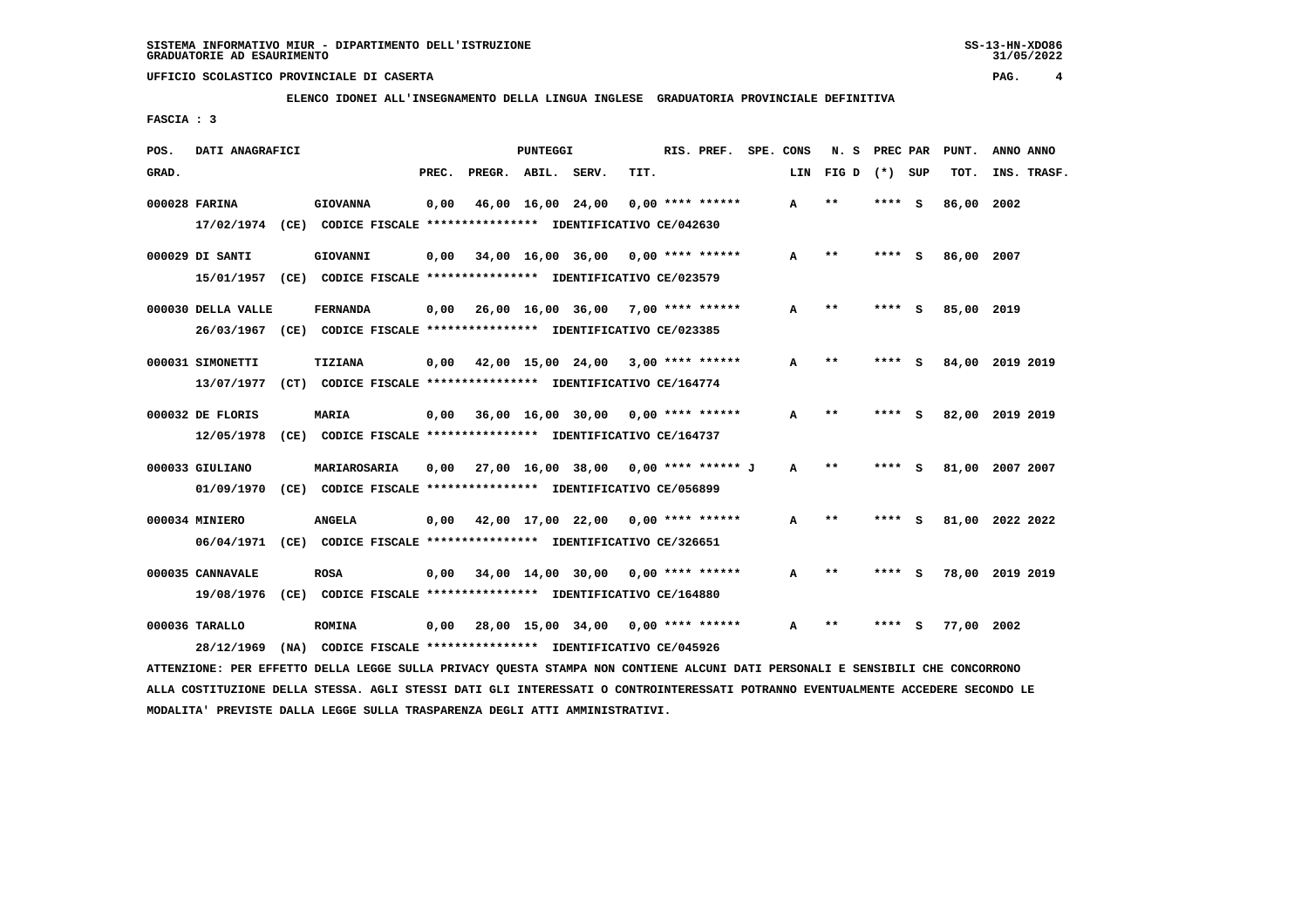**ELENCO IDONEI ALL'INSEGNAMENTO DELLA LINGUA INGLESE GRADUATORIA PROVINCIALE DEFINITIVA**

 **FASCIA : 3**

| POS.  | DATI ANAGRAFICI   |                                                                         |       |                                             | PUNTEGGI          |      | RIS. PREF.         | SPE. CONS    | N. S    | PREC PAR        |          | PUNT.      | ANNO ANNO       |
|-------|-------------------|-------------------------------------------------------------------------|-------|---------------------------------------------|-------------------|------|--------------------|--------------|---------|-----------------|----------|------------|-----------------|
| GRAD. |                   |                                                                         | PREC. | PREGR. ABIL. SERV.                          |                   | TIT. |                    | LIN          |         | $FIG D (*) SUB$ |          | TOT.       | INS. TRASF.     |
|       | 000037 IODICE     | <b>MARTA</b>                                                            | 0.00  |                                             | 37,00 15,00 24,00 |      | $0.00$ **** ****** | A            | $* *$   | **** S          |          | 76,00 2000 |                 |
|       |                   | 16/10/1973 (CE) CODICE FISCALE *************** IDENTIFICATIVO CE/046091 |       |                                             |                   |      |                    |              |         |                 |          |            |                 |
|       | 000038 ROSIELLO   | <b>ROSARIA</b>                                                          |       | $0,00$ 32,00 14,00 28,00 0,00 **** ******   |                   |      |                    | A            | **      | **** S          |          | 74,00 2002 |                 |
|       |                   | 31/05/1968 (NA) CODICE FISCALE *************** IDENTIFICATIVO CE/043333 |       |                                             |                   |      |                    |              |         |                 |          |            |                 |
|       | 000039 NESPOLI    | LUIGI                                                                   |       | $0,00$ 22,00 15,00 36,00 0,00 **** ****** J |                   |      |                    | $\mathbf{A}$ | $***$ X | $***$ S         |          | 73,00 2000 |                 |
|       |                   | 11/06/1965 (CE) CODICE FISCALE *************** IDENTIFICATIVO CE/027027 |       |                                             |                   |      |                    |              |         |                 |          |            |                 |
|       | 000040 NAPOLITANO | <b>MARIA CRISTIN</b>                                                    |       | $0.00$ 10.00 15.00 36.00 6.00 **** ******   |                   |      |                    | A            | $* *$   | ****            | <b>S</b> | 67,00 2019 |                 |
|       |                   | 05/07/1961 (CE) CODICE FISCALE *************** IDENTIFICATIVO CE/025895 |       |                                             |                   |      |                    |              |         |                 |          |            |                 |
|       | 000041 VISCO      | <b>IPPOLITA</b>                                                         |       | $0.00$ 32.00 14.00 20.00 0.00 **** ******   |                   |      |                    | A            | $* *$   | **** S          |          | 66,00 2002 |                 |
|       |                   | 15/01/1967 (CE) CODICE FISCALE *************** IDENTIFICATIVO CE/043856 |       |                                             |                   |      |                    |              |         |                 |          |            |                 |
|       | 000042 DE LUCIA   | RITA                                                                    | 0,00  | 16,00 12,00 38,00 0,00 **** ******          |                   |      |                    | A            | $* *$   | **** S          |          | 66,00 2019 |                 |
|       |                   | 23/01/1971 (CE) CODICE FISCALE *************** IDENTIFICATIVO CE/044109 |       |                                             |                   |      |                    |              |         |                 |          |            |                 |
|       | 000043 COVIELLO   | MARIANNA                                                                |       |                                             |                   |      |                    | $\mathbf{A}$ | $**$    | **** S          |          |            | 66,00 2022 2022 |
| т     | 09/06/1979        | (CE) CODICE FISCALE **************** IDENTIFICATIVO CE/326593           |       |                                             |                   |      |                    |              |         |                 |          |            |                 |
|       | 000044 PIPOLO     | ROSITA CONSUE                                                           |       |                                             |                   |      |                    |              | $***$   | ****            |          |            |                 |
|       |                   | 15/12/1972 (CE) CODICE FISCALE *************** IDENTIFICATIVO CE/046620 |       | $0.00$ 18.00 13.00 34.00 0.00 **** ******   |                   |      |                    | A            |         |                 | - S      | 65,00 2002 |                 |
|       |                   |                                                                         |       |                                             |                   |      |                    |              |         |                 |          |            |                 |
|       | 000045 IOVENE     | DANILA                                                                  |       | $0.00$ 15.00 14.00 36.00 0.00 **** ******   |                   |      |                    | A            | $* *$   |                 |          | 65,00 2019 |                 |
|       | 06/12/1972        | (NA) CODICE FISCALE **************** IDENTIFICATIVO CE/050282           |       |                                             |                   |      |                    |              |         |                 |          |            |                 |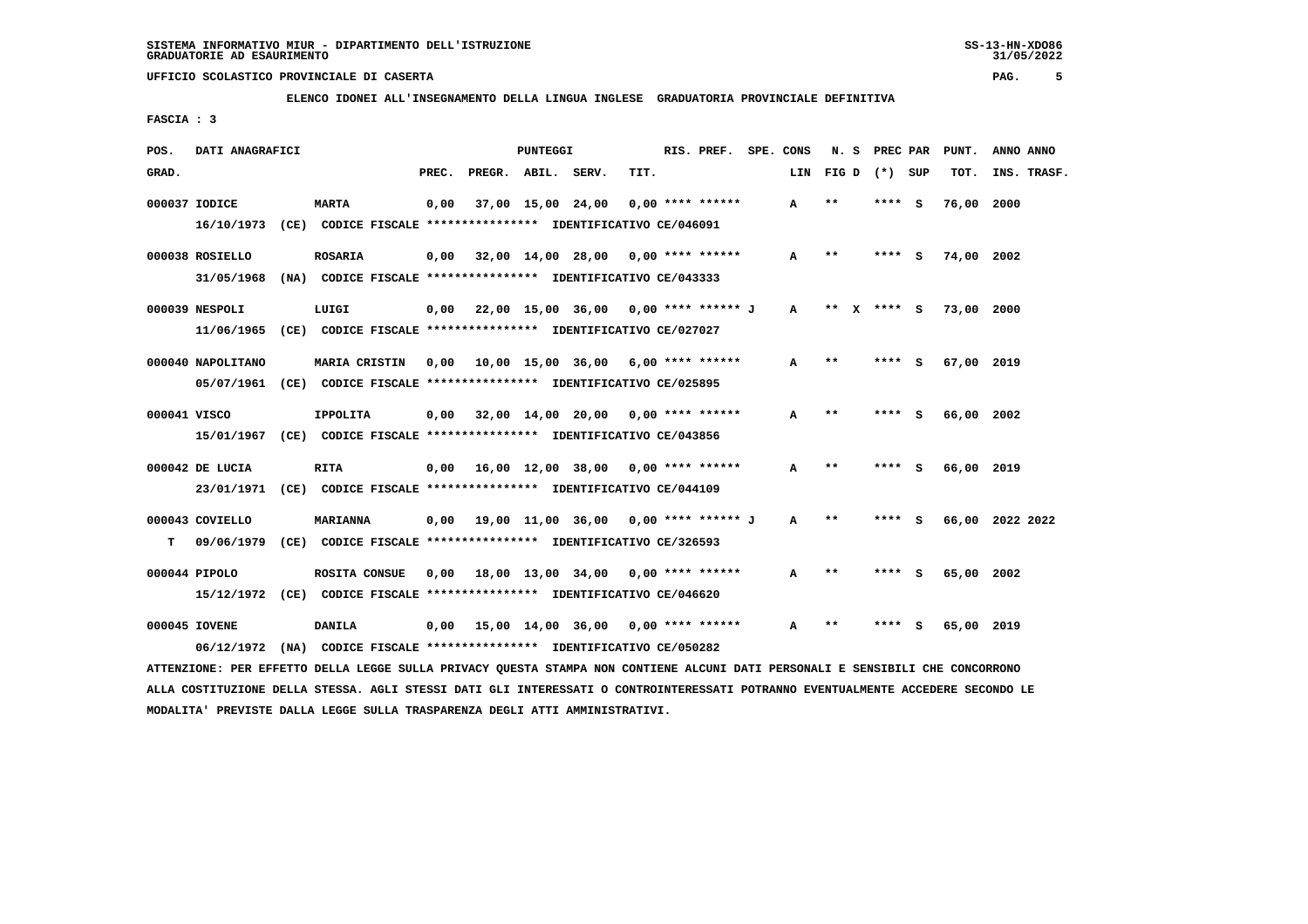**ELENCO IDONEI ALL'INSEGNAMENTO DELLA LINGUA INGLESE GRADUATORIA PROVINCIALE DEFINITIVA**

 **FASCIA : 3**

| POS.  | DATI ANAGRAFICI                                                                           |                                                               |       |                    | <b>PUNTEGGI</b> |                                            |      | RIS. PREF.         | SPE. CONS    | N. S         | PREC PAR        |     | PUNT.           | ANNO ANNO |             |
|-------|-------------------------------------------------------------------------------------------|---------------------------------------------------------------|-------|--------------------|-----------------|--------------------------------------------|------|--------------------|--------------|--------------|-----------------|-----|-----------------|-----------|-------------|
| GRAD. |                                                                                           |                                                               | PREC. | PREGR. ABIL. SERV. |                 |                                            | TIT. |                    | LIN          |              | $FIG D (*) SUB$ |     | TOT.            |           | INS. TRASF. |
| T.    | 000046 PANICO<br>30/06/1973 (CE) CODICE FISCALE **************** IDENTIFICATIVO CE/164900 | <b>CATERINA</b>                                               | 0,00  | 30,00              |                 | $0,00$ 32,00                               |      | $0,00$ **** ****** | $\mathbf{A}$ |              | ** X **** S     |     | 62,00           | 2019 2019 |             |
|       |                                                                                           |                                                               |       |                    |                 |                                            |      |                    |              |              |                 |     |                 |           |             |
|       | 000047 IUDICONE                                                                           | <b>ROBERTA</b>                                                | 0,00  |                    |                 | $10,00$ $16,00$ $36,00$ $0,00$ **** ****** |      |                    | А            | $* *$        | ****            | ్   | 62,00 2019      |           |             |
|       | 26/01/1974 (CE) CODICE FISCALE *************** IDENTIFICATIVO CE/044783                   |                                                               |       |                    |                 |                                            |      |                    |              |              |                 |     |                 |           |             |
|       | 000048 GRAZIANO                                                                           | <b>MARIA</b>                                                  |       |                    |                 | $0,00$ 14,00 15,00 32,00 0,00 **** ******  |      |                    | A            | $* *$        | **** S          |     | 61,00 2002      |           |             |
|       | 27/06/1974 (CE) CODICE FISCALE *************** IDENTIFICATIVO CE/044362                   |                                                               |       |                    |                 |                                            |      |                    |              |              |                 |     |                 |           |             |
|       | 000049 GUERRIERO                                                                          | <b>ROSARIA</b>                                                |       |                    |                 | 0,00 10,00 15,00 36,00                     |      | $0.00$ **** ****** | A            | $\star\star$ | ****            | s   | 61,00 2019      |           |             |
|       | 21/06/1964 (CE) CODICE FISCALE *************** IDENTIFICATIVO CE/022207                   |                                                               |       |                    |                 |                                            |      |                    |              |              |                 |     |                 |           |             |
|       | 000050 DEL GIUDICE                                                                        | ANNA                                                          | 0,00  |                    |                 | 7,00 15,00 36,00 3,00 **** ****** J        |      |                    | A            | $* *$        | ****            | - S | 61,00 2022 2022 |           |             |
|       | 06/07/1974 (CE) CODICE FISCALE *************** IDENTIFICATIVO CE/326641                   |                                                               |       |                    |                 |                                            |      |                    |              |              |                 |     |                 |           |             |
|       | 000051 CARANGELO                                                                          | <b>MARIA</b>                                                  | 0,00  |                    |                 | $9,00$ 15,00 36,00 0,00 **** ******        |      |                    | A            | $* *$        | **** S          |     | 60,00 2019      |           |             |
|       | 14/12/1968                                                                                | (CE) CODICE FISCALE **************** IDENTIFICATIVO CE/042887 |       |                    |                 |                                            |      |                    |              |              |                 |     |                 |           |             |
|       | 000052 SANTANGELO                                                                         | <b>MARIA</b>                                                  |       |                    |                 | 0,00 34,00 14,00 12,00                     |      | $0.00$ **** ****** | A            | $\star\star$ | **** S          |     | 60,00 2022 2022 |           |             |
|       | 12/08/1972 (CE) CODICE FISCALE *************** IDENTIFICATIVO CE/326572                   |                                                               |       |                    |                 |                                            |      |                    |              |              |                 |     |                 |           |             |
|       | 000053 CASELLA                                                                            | <b>MARTA</b>                                                  | 0,00  |                    |                 | 3,00 18,00 36,00                           |      | $1,00$ **** ****** | А            | $* *$        | ****            | - 5 | 58,00 2019      |           |             |
|       | 06/11/1978 (CE) CODICE FISCALE *************** IDENTIFICATIVO CE/056927                   |                                                               |       |                    |                 |                                            |      |                    |              |              |                 |     |                 |           |             |
|       | 000054 GIANNATTASIO                                                                       | <b>ANTONELLA</b>                                              | 0,00  |                    |                 | $6,00$ 14,00 34,00 3,00 **** ******        |      |                    | A            | $* *$        | ****            | - S | 57,00 2019      |           |             |
|       | 08/10/1963                                                                                | (CL) CODICE FISCALE **************** IDENTIFICATIVO CE/043764 |       |                    |                 |                                            |      |                    |              |              |                 |     |                 |           |             |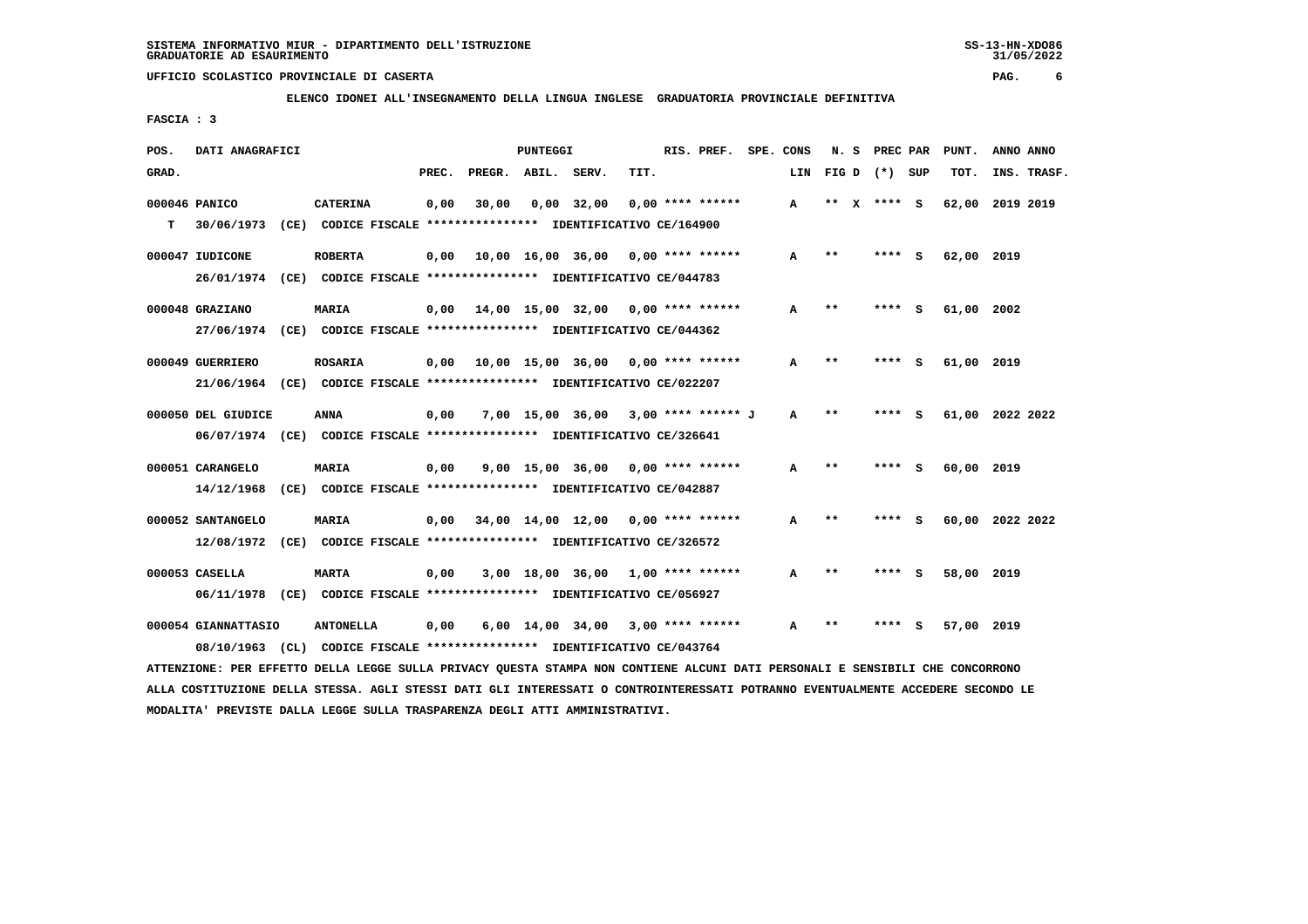**ELENCO IDONEI ALL'INSEGNAMENTO DELLA LINGUA INGLESE GRADUATORIA PROVINCIALE DEFINITIVA**

 **FASCIA : 3**

| POS.        | DATI ANAGRAFICI  |                                                                                                                               |       |                                            | PUNTEGGI |                                              |      | RIS. PREF. SPE. CONS |              |       | N. S PREC PAR   | PUNT.      | ANNO ANNO       |  |
|-------------|------------------|-------------------------------------------------------------------------------------------------------------------------------|-------|--------------------------------------------|----------|----------------------------------------------|------|----------------------|--------------|-------|-----------------|------------|-----------------|--|
| GRAD.       |                  |                                                                                                                               | PREC. | PREGR. ABIL. SERV.                         |          |                                              | TIT. |                      | LIN          |       | $FIG D (*) SUB$ | TOT.       | INS. TRASF.     |  |
|             | 000055 PELLINO   | <b>MARIA GRAZIA</b><br>09/01/1977 (CE) CODICE FISCALE *************** IDENTIFICATIVO CE/021548                                | 0,00  |                                            |          | 3,00 15,00 36,00                             |      | 3,00 **** ****** J   | $\mathbf{A}$ |       | ** x **** S     | 57,00 2019 |                 |  |
|             |                  |                                                                                                                               |       |                                            |          |                                              |      |                      |              |       |                 |            |                 |  |
|             | 000056 MITRANO   | MARIA VINCENZ                                                                                                                 | 0,00  |                                            |          | 8,00 16,00 32,00 0,00 **** ****** J          |      |                      | A            | $***$ | **** S          |            | 56,00 2019 2019 |  |
|             |                  | 24/11/1967 (NA) CODICE FISCALE *************** IDENTIFICATIVO CE/164802                                                       |       |                                            |          |                                              |      |                      |              |       |                 |            |                 |  |
|             | 000057 MAISTO    | <b>MARIANNA</b>                                                                                                               | 0,00  |                                            |          | 6,00 15,00 32,00 3,00 **** ****** J          |      |                      | A            | $**$  | **** S          |            | 56,00 2022 2022 |  |
|             |                  | 16/05/1976 (CE) CODICE FISCALE *************** IDENTIFICATIVO CE/326549                                                       |       |                                            |          |                                              |      |                      |              |       |                 |            |                 |  |
|             | 000058 LIMONE    | <b>ANTONETTA</b>                                                                                                              |       | $0,00$ 12,00 15,00 28,00 0,00 **** ******  |          |                                              |      |                      | A            | $* *$ | **** S          |            | 55,00 2019 2019 |  |
|             | 20/12/1959       | (CE) CODICE FISCALE **************** IDENTIFICATIVO CE/164924                                                                 |       |                                            |          |                                              |      |                      |              |       |                 |            |                 |  |
|             |                  |                                                                                                                               |       |                                            |          |                                              |      |                      |              |       |                 |            |                 |  |
|             | 000059 CORONELLA | <b>ROSALIA</b>                                                                                                                |       | $0,00$ 45,00 10,00 0,00 0,00 **** ******   |          |                                              |      |                      | A            |       | ** $X$ ****     | 55,00 2022 |                 |  |
|             |                  | 16/07/1966 (CE) CODICE FISCALE *************** IDENTIFICATIVO CE/023839                                                       |       |                                            |          |                                              |      |                      |              |       |                 |            |                 |  |
|             | 000060 NEGRO     | <b>ANGELA</b>                                                                                                                 |       | $0,00$ 15,00 13,00 26,00 0,00 **** ******  |          |                                              |      |                      | A            | $* *$ | **** S          | 54,00 2002 |                 |  |
|             |                  | 27/05/1962 (CE) CODICE FISCALE *************** IDENTIFICATIVO CE/025703                                                       |       |                                            |          |                                              |      |                      |              |       |                 |            |                 |  |
| 000061 LAMA |                  | <b>PAOLA</b>                                                                                                                  | 0,00  |                                            |          | 6,00 14,00 28,00 6,00 **** ****** J          |      |                      | $\mathbf{A}$ | $* *$ | **** S          | 54,00 2019 |                 |  |
|             |                  | 24/03/1976 (RM) CODICE FISCALE *************** IDENTIFICATIVO CE/022558                                                       |       |                                            |          |                                              |      |                      |              |       |                 |            |                 |  |
|             | 000062 GAGLIONE  | <b>ELISABETTA</b>                                                                                                             |       | $0.00$ 34.00 $0.00$ 16.00 3.00 **** ****** |          |                                              |      |                      | A            | **    | **** S          |            | 53,00 2019 2019 |  |
| т           |                  | 20/10/1975 (CE) CODICE FISCALE **************** IDENTIFICATIVO CE/164785                                                      |       |                                            |          |                                              |      |                      |              |       |                 |            |                 |  |
|             |                  |                                                                                                                               |       |                                            |          |                                              |      |                      |              |       |                 |            |                 |  |
|             | 000063 MANDATO   | MARIAELENA                                                                                                                    | 0,00  |                                            |          | $3,00$ 14,00 36,00 0,00 **** ****** J A ** X |      |                      |              |       | **** S          |            | 53,00 2022 2022 |  |
|             | 01/02/1978       | (CE) CODICE FISCALE **************** IDENTIFICATIVO CE/326553                                                                 |       |                                            |          |                                              |      |                      |              |       |                 |            |                 |  |
|             |                  | ATTENZIONE: PER EFFETTO DELLA LEGGE SULLA PRIVACY QUESTA STAMPA NON CONTIENE ALCUNI DATI PERSONALI E SENSIBILI CHE CONCORRONO |       |                                            |          |                                              |      |                      |              |       |                 |            |                 |  |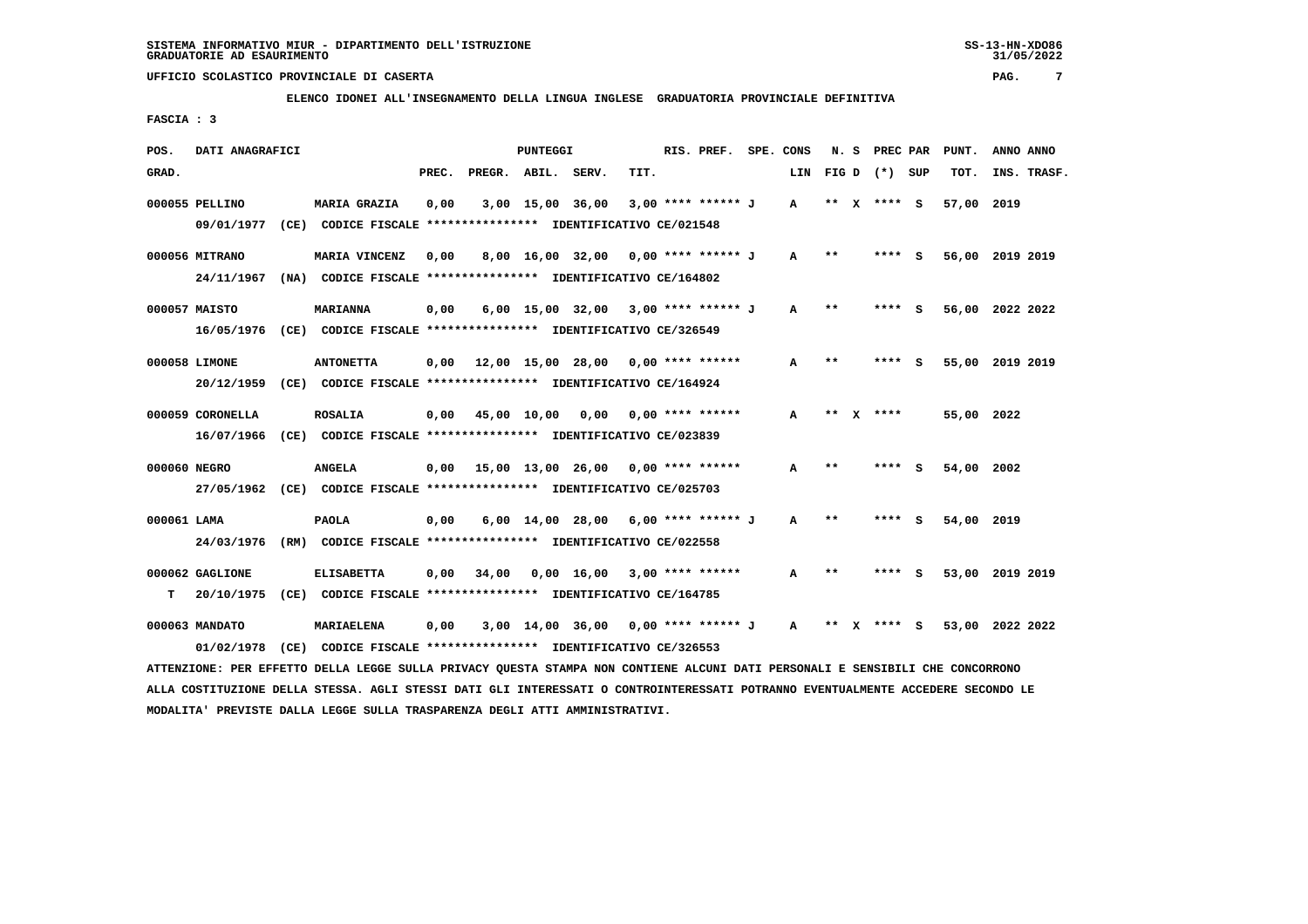**ELENCO IDONEI ALL'INSEGNAMENTO DELLA LINGUA INGLESE GRADUATORIA PROVINCIALE DEFINITIVA**

 **FASCIA : 3**

| POS.  | DATI ANAGRAFICI   |                                                                         |       |                    | PUNTEGGI    |                  |                                     | RIS. PREF.         | SPE. CONS |     |         | N. S PREC PAR   |     | PUNT.      | ANNO ANNO       |
|-------|-------------------|-------------------------------------------------------------------------|-------|--------------------|-------------|------------------|-------------------------------------|--------------------|-----------|-----|---------|-----------------|-----|------------|-----------------|
| GRAD. |                   |                                                                         | PREC. | PREGR. ABIL. SERV. |             |                  | TIT.                                |                    |           | LIN |         | FIG D $(*)$ SUP |     | TOT.       | INS. TRASF.     |
|       | 000064 BELLOPEDE  | <b>MARIA FORTUNA</b>                                                    | 0,00  |                    |             | 8,00 15,00 30,00 |                                     | $0.00$ **** ****** |           | A   | **<br>x | **** S          |     |            | 53,00 2022 2022 |
|       | 13/03/1963        | (CE) CODICE FISCALE **************** IDENTIFICATIVO CE/326501           |       |                    |             |                  |                                     |                    |           |     |         |                 |     |            |                 |
|       | 000065 ARGENTO    | <b>ENZA</b>                                                             | 0,00  |                    |             |                  | $0.00$ 17.00 36.00 0.00 **** ****** |                    |           | A   | $* *$   | **** S          |     | 53,00 2022 |                 |
|       |                   | 01/05/1975 (NA) CODICE FISCALE *************** IDENTIFICATIVO CE/057661 |       |                    |             |                  |                                     |                    |           |     |         |                 |     |            |                 |
|       | 000066 MASSIMO    | ANNA                                                                    | 0,00  |                    |             |                  | 26,00 15,00 12,00 0,00 **** ******  |                    |           | A   | **<br>x | **** S          |     | 53,00 2022 |                 |
|       |                   | 15/02/1972 (CE) CODICE FISCALE *************** IDENTIFICATIVO CE/026884 |       |                    |             |                  |                                     |                    |           |     |         |                 |     |            |                 |
|       | 000067 ROSANO     | MANUELA                                                                 | 0,00  |                    |             | 0,00 15,00 36,00 |                                     | $0.00$ **** ****** |           | A   | **      | **** S          |     |            | 51,00 2003 2003 |
|       |                   | 24/06/1978 (NA) CODICE FISCALE *************** IDENTIFICATIVO CE/048354 |       |                    |             |                  |                                     |                    |           |     |         |                 |     |            |                 |
|       | 000068 SCARFONE   | <b>DONATELLA</b>                                                        | 0,00  |                    | 40,00 11,00 | 0,00             |                                     | $0.00$ **** ****** |           | A   | **      | **** S          |     | 51,00 2014 |                 |
| т     | 13/11/1981        | (CZ) CODICE FISCALE **************** IDENTIFICATIVO CE/149428           |       |                    |             |                  |                                     |                    |           |     |         |                 |     |            |                 |
|       | 000069 ANASTASIO  | <b>FRANCESCA</b>                                                        | 0,00  |                    |             |                  | $3,00$ 14,00 34,00 0,00 **** ****** |                    |           | A   | **      | ****            | s   | 51,00 2019 |                 |
|       | 10/11/1961        | (CE) CODICE FISCALE **************** IDENTIFICATIVO CE/021022           |       |                    |             |                  |                                     |                    |           |     |         |                 |     |            |                 |
|       | 000070 GUERRIERO  | PALMIRA LUISA                                                           | 0,00  |                    |             |                  | 8,00 14,00 28,00 0,00 **** ******   |                    |           | A   | $* *$   | ****            | - s | 50,00 2007 |                 |
|       | 11/06/1965        | (CH) CODICE FISCALE **************** IDENTIFICATIVO CE/048174           |       |                    |             |                  |                                     |                    |           |     |         |                 |     |            |                 |
|       | 000071 MARRANDINO | <b>MARIA</b>                                                            | 0,00  |                    |             | 3,00 16,00 30,00 |                                     | $0.00$ **** ****** |           | A   | **      | ****            | - 5 | 49,00 2002 |                 |
|       | 08/05/1966        | (CE) CODICE FISCALE **************** IDENTIFICATIVO CE/044735           |       |                    |             |                  |                                     |                    |           |     |         |                 |     |            |                 |
|       | 000072 MATTEI     | <b>FILOMENA</b>                                                         | 0,00  |                    |             | 2,00 15,00 31,00 |                                     | 0,00 **** ****** J |           | A   | **      |                 | S   |            | 48,00 2014 2007 |
|       |                   | 08/01/1972 (CE) CODICE FISCALE *************** IDENTIFICATIVO CE/057537 |       |                    |             |                  |                                     |                    |           |     |         |                 |     |            |                 |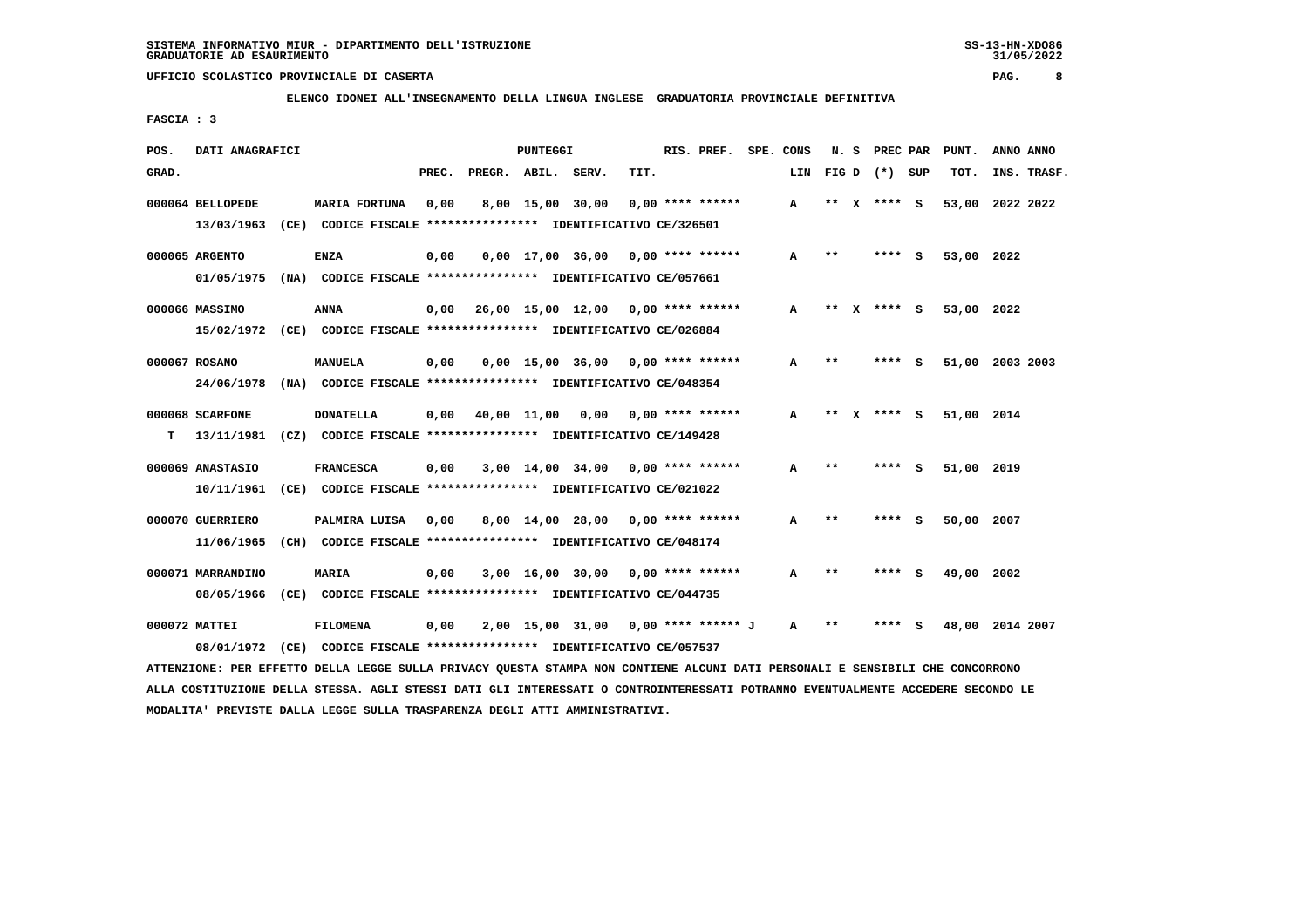**ELENCO IDONEI ALL'INSEGNAMENTO DELLA LINGUA INGLESE GRADUATORIA PROVINCIALE DEFINITIVA**

 **FASCIA : 3**

| POS.  | DATI ANAGRAFICI      |                                                                                                                               |       |                                              | PUNTEGGI |                                     |      | RIS. PREF. SPE. CONS |     | N. S            | <b>PREC PAR</b> |     | PUNT.      | ANNO ANNO       |  |
|-------|----------------------|-------------------------------------------------------------------------------------------------------------------------------|-------|----------------------------------------------|----------|-------------------------------------|------|----------------------|-----|-----------------|-----------------|-----|------------|-----------------|--|
| GRAD. |                      |                                                                                                                               | PREC. | PREGR. ABIL. SERV.                           |          |                                     | TIT. |                      | LIN | FIG D $(*)$ SUP |                 |     | TOT.       | INS. TRASF.     |  |
|       | 000073 MATALUNA      | <b>MARIA</b>                                                                                                                  | 0,00  |                                              |          | 31,00 15,00 0,00                    |      | $0.00$ **** ******   | A   | $**$            | ****            |     | 46,00 2000 |                 |  |
|       |                      | 16/01/1962 (CE) CODICE FISCALE **************** IDENTIFICATIVO CE/022730                                                      |       |                                              |          |                                     |      |                      |     |                 |                 |     |            |                 |  |
|       | 000074 VEROLLA       | <b>ASSUNTA</b>                                                                                                                | 0,00  |                                              |          | $0,00$ 12,00 34,00 0,00 **** ****** |      |                      | A   | $* *$           | **** S          |     | 46,00 2022 |                 |  |
|       |                      | 19/11/1968 (CE) CODICE FISCALE *************** IDENTIFICATIVO CE/024122                                                       |       |                                              |          |                                     |      |                      |     |                 |                 |     |            |                 |  |
|       | 000075 D'ORSI        | <b>DORIANA</b>                                                                                                                | 0,00  | 21,00                                        |          | 0,00 24,00 0,00 **** ******         |      |                      | A   | $* *$           | $***$ S         |     | 45,00 2014 |                 |  |
| т     |                      | 20/10/1983 (CE) CODICE FISCALE **************** IDENTIFICATIVO CE/151163                                                      |       |                                              |          |                                     |      |                      |     |                 |                 |     |            |                 |  |
|       | 000076 ANZALONE      | <b>STEFANIA</b>                                                                                                               | 0,00  |                                              |          | $3,00$ 14,00 28,00 0,00 **** ****** |      |                      | A   | $* *$           | **** S          |     |            | 45,00 2019 2007 |  |
|       |                      | 08/06/1973 (NA) CODICE FISCALE *************** IDENTIFICATIVO CE/057481                                                       |       |                                              |          |                                     |      |                      |     |                 |                 |     |            |                 |  |
|       | 000077 DE SORBO      | <b>FILOMENA</b>                                                                                                               |       | $0,00$ 21,00 15,00 8,00 0,00 **** ******     |          |                                     |      |                      | A   | $* *$           | **** S          |     | 44,00 2000 |                 |  |
|       |                      | 21/01/1965 (CE) CODICE FISCALE *************** IDENTIFICATIVO CE/023228                                                       |       |                                              |          |                                     |      |                      |     |                 |                 |     |            |                 |  |
|       | 000078 D'ADDIO       | <b>ANGELINA</b>                                                                                                               | 0,00  |                                              |          | $0.00$ 14,00 30,00 0,00 **** ****** |      |                      | A   | $* *$           | ****            | - 5 | 44,00 2019 |                 |  |
|       |                      | 06/10/1972 (CE) CODICE FISCALE *************** IDENTIFICATIVO CE/042569                                                       |       |                                              |          |                                     |      |                      |     |                 |                 |     |            |                 |  |
|       | 000079 DELL'AVERSANA | <b>CONCETTA</b>                                                                                                               |       | 0,00 27,00 15,00 0,00                        |          |                                     |      | 0,00 **** ****** L   | A   | $***$           | **** S          |     | 42,00 2007 |                 |  |
|       |                      | 01/02/1969 (CE) CODICE FISCALE *************** IDENTIFICATIVO CE/026943                                                       |       |                                              |          |                                     |      |                      |     |                 |                 |     |            |                 |  |
|       | 000080 PALMIERO      | <b>FEDERICA</b>                                                                                                               |       | $0,00$ 12,00                                 |          | 0,00 29,00 0,00 **** ******         |      |                      | A   | $* *$           | **** S          |     |            | 41,00 2019 2019 |  |
| т     |                      | 01/08/1980 (CE) CODICE FISCALE **************** IDENTIFICATIVO CE/164812                                                      |       |                                              |          |                                     |      |                      |     |                 |                 |     |            |                 |  |
|       | 000081 ALLOTTI       | GIULIA                                                                                                                        |       | $0,00$ 23,00 16,00 0,00 0,00 **** ****** L A |          |                                     |      |                      |     | $* *$           | **** S          |     | 39,00 2002 |                 |  |
|       | 02/05/1965           | (NA) CODICE FISCALE *************** IDENTIFICATIVO CE/020996                                                                  |       |                                              |          |                                     |      |                      |     |                 |                 |     |            |                 |  |
|       |                      | ATTENZIONE: PER EFFETTO DELLA LEGGE SULLA PRIVACY OUESTA STAMPA NON CONTIENE ALCUNI DATI PERSONALI E SENSIBILI CHE CONCORRONO |       |                                              |          |                                     |      |                      |     |                 |                 |     |            |                 |  |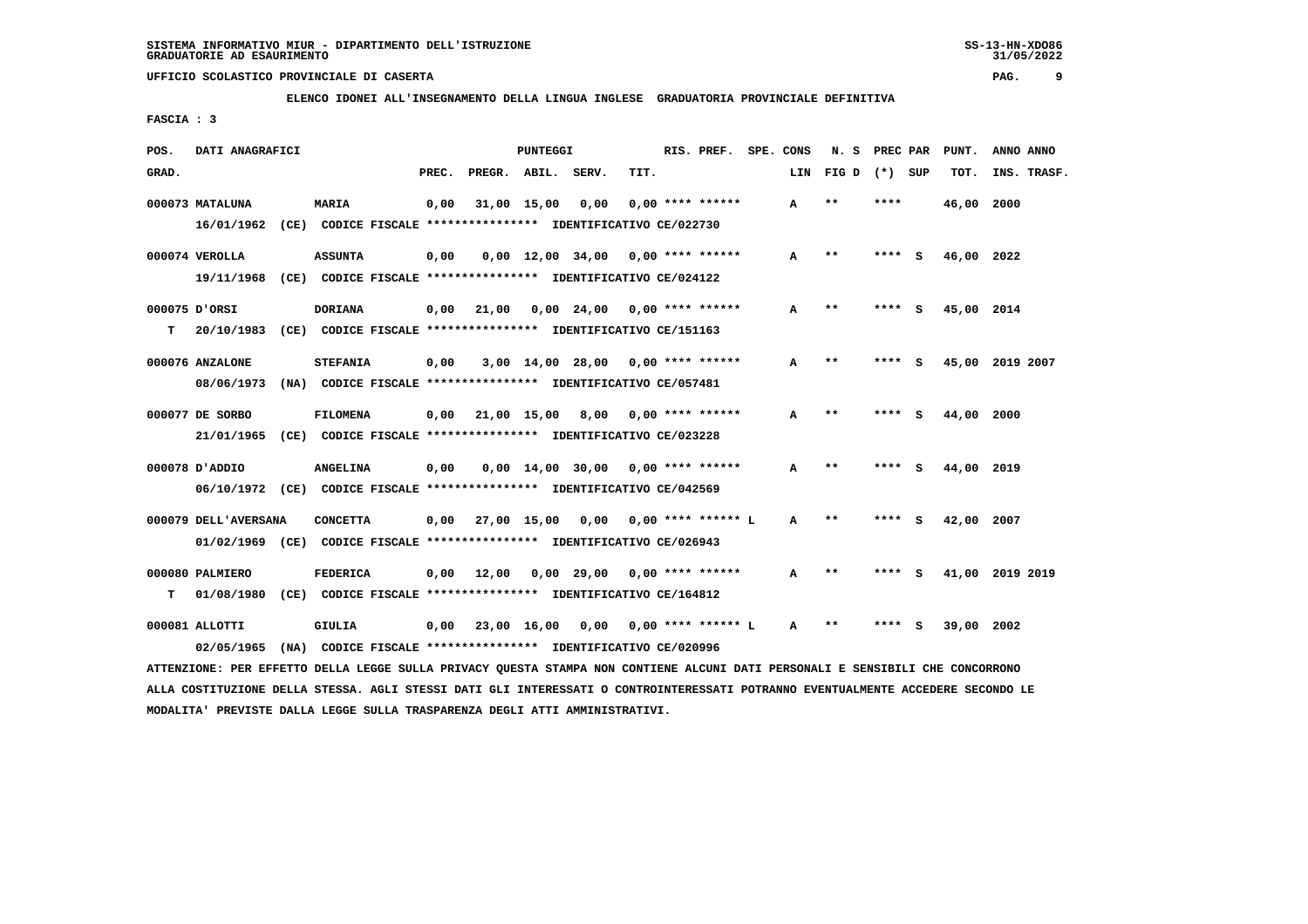**ELENCO IDONEI ALL'INSEGNAMENTO DELLA LINGUA INGLESE GRADUATORIA PROVINCIALE DEFINITIVA**

 **FASCIA : 3**

| POS.  | DATI ANAGRAFICI   |      |                                                                         |       |                        | PUNTEGGI           |                                     |                  | RIS. PREF.         | SPE. CONS |     | N. S  | PREC PAR |          | PUNT.      | ANNO ANNO       |
|-------|-------------------|------|-------------------------------------------------------------------------|-------|------------------------|--------------------|-------------------------------------|------------------|--------------------|-----------|-----|-------|----------|----------|------------|-----------------|
| GRAD. |                   |      |                                                                         | PREC. | PREGR. ABIL.           |                    | SERV.                               | TIT.             |                    |           | LIN | FIG D | $(*)$    | SUP      | TOT.       | INS. TRASF.     |
|       | 000082 MEZZACAPO  |      | <b>MICHELA</b>                                                          | 0,00  |                        | $6,00$ 15,00 18,00 |                                     |                  | $0.00$ **** ****** |           | A   | $**$  | ****     | S.       | 39,00 2019 |                 |
|       | 04/07/1974        |      | (CE) CODICE FISCALE **************** IDENTIFICATIVO CE/044203           |       |                        |                    |                                     |                  |                    |           |     |       |          |          |            |                 |
|       | 000083 SGUEGLIA   |      | MARIAROSARIA                                                            | 0,00  |                        | 23,00 15,00        | 0,00                                |                  | $0.00$ **** ****** |           | A   | $* *$ | **** S   |          | 38,00      | 2000            |
|       | 21/02/1962        |      | (CE) CODICE FISCALE **************** IDENTIFICATIVO CE/022381           |       |                        |                    |                                     |                  |                    |           |     |       |          |          |            |                 |
|       | 000084 CASAPULLA  |      | <b>ERIKA</b>                                                            | 0,00  | 31,00                  | 0,00               | 0,00                                | 7,00 **** ****** |                    |           | A   | $* *$ | ****     | - S      | 38,00      | 2022 2022       |
| т     |                   |      | 22/12/1972 (CE) CODICE FISCALE *************** IDENTIFICATIVO CE/326665 |       |                        |                    |                                     |                  |                    |           |     |       |          |          |            |                 |
|       | 000085 MASSARO    |      | <b>ANTONIO</b>                                                          | 0,00  |                        |                    | $0,00$ 14,00 22,00 0,00 **** ****** |                  |                    |           | A   | $* *$ |          | S        |            | 36,00 2022 2022 |
| т     | 25/07/1977        |      | (BN) CODICE FISCALE **************** IDENTIFICATIVO CE/326645           |       |                        |                    |                                     |                  |                    |           |     |       |          |          |            |                 |
|       | 000086 VERAZZO    |      | <b>EMILIA</b>                                                           |       | $0.00$ $17.00$ $16.00$ |                    | 2,00                                |                  | $0.00$ **** ****** |           | A   | $* *$ | ****     | - S      | 35,00 2019 |                 |
|       | 26/05/1970        |      | (CE) CODICE FISCALE **************** IDENTIFICATIVO CE/021129           |       |                        |                    |                                     |                  |                    |           |     |       |          |          |            |                 |
|       | 000087 DI ROSA    |      | <b>MARIA SAVERIA</b>                                                    |       | $0,00$ 21,00 13,00     |                    | 0,00                                |                  | $0.00$ **** ****** |           | A   | $***$ | ****     | - 5      | 34,00      | 2007 2007       |
|       | 16/08/1970        |      | (CE) CODICE FISCALE **************** IDENTIFICATIVO CE/057080           |       |                        |                    |                                     |                  |                    |           |     |       |          |          |            |                 |
|       | 000088 BARTOLOMEO |      | <b>TERESA</b>                                                           | 0,00  |                        | 18,00 14,00        | 0,00                                |                  | $0.00$ **** ****** |           | A   | $* *$ | ****     | S.       |            | 32,00 2002 2002 |
|       | 27/06/1963        | (EE) | CODICE FISCALE **************** IDENTIFICATIVO CE/045205                |       |                        |                    |                                     |                  |                    |           |     |       |          |          |            |                 |
|       | 000089 MINOPOLI   |      | <b>FRANCESCA</b>                                                        | 0,00  |                        | $9,00 \quad 16,00$ | 0,00                                |                  | $6,00$ **** ****** |           | A   | $**$  | ****     | <b>S</b> | 31,00 2019 |                 |
| т     | 26/03/1980        |      | (NA) CODICE FISCALE **************** IDENTIFICATIVO CE/057604           |       |                        |                    |                                     |                  |                    |           |     |       |          |          |            |                 |
|       | 000090 PETRELLA   |      | <b>ANGELA</b>                                                           | 0,00  |                        | 15,00 15,00        | 0,00                                |                  | $0.00$ **** ****** |           | A   | **    |          |          | 30,00      | 2000            |
|       | 22/11/1968        |      | (CE) CODICE FISCALE **************** IDENTIFICATIVO CE/021176           |       |                        |                    |                                     |                  |                    |           |     |       |          |          |            |                 |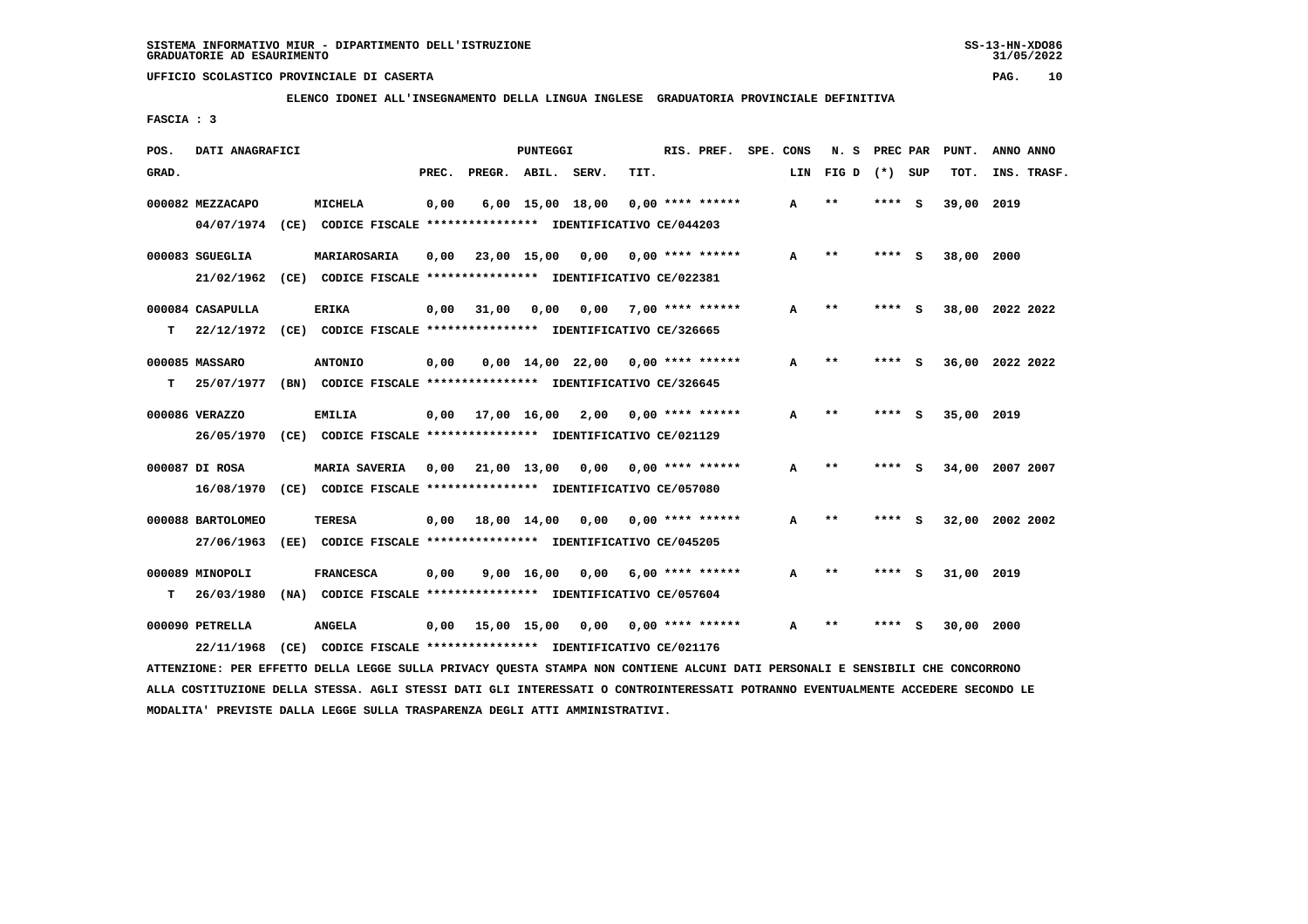**ELENCO IDONEI ALL'INSEGNAMENTO DELLA LINGUA INGLESE GRADUATORIA PROVINCIALE DEFINITIVA**

 **FASCIA : 3**

| POS.  | DATI ANAGRAFICI                                                         |                    |       |                               | PUNTEGGI           |                                     |      | RIS. PREF.         | SPE. CONS    | N. S         | PREC PAR        |   | PUNT.      | ANNO ANNO       |
|-------|-------------------------------------------------------------------------|--------------------|-------|-------------------------------|--------------------|-------------------------------------|------|--------------------|--------------|--------------|-----------------|---|------------|-----------------|
| GRAD. |                                                                         |                    | PREC. | PREGR. ABIL. SERV.            |                    |                                     | TIT. |                    | LIN          |              | $FIG D (*) SUB$ |   | TOT.       | INS. TRASF.     |
|       | 000091 NOBIS                                                            | <b>NICO</b>        | 0,00  |                               | 9,00 16,00         | 4,00                                |      | $0.00$ **** ****** | $\mathbf{A}$ |              | ** x **** S     |   | 29,00 2002 |                 |
|       | 26/06/1974 (NA) CODICE FISCALE *************** IDENTIFICATIVO CE/043108 |                    |       |                               |                    |                                     |      |                    |              |              |                 |   |            |                 |
|       | 000092 IANNIELLO                                                        | <b>AGNESE RITA</b> | 0,00  |                               |                    | 0,00 16,00 12,00 0,00 **** ****** J |      |                    | A            | $* *$        | **** S          |   | 28,00 2014 |                 |
|       | 02/06/1979 (CE) CODICE FISCALE *************** IDENTIFICATIVO CE/048073 |                    |       |                               |                    |                                     |      |                    |              |              |                 |   |            |                 |
|       | 000093 STOCCHETTI                                                       | <b>TEODOLINDA</b>  | 0,00  |                               |                    | $0.00$ 15.00 0.00 13.00 **** ****** |      |                    | A            | $* *$        | **** S          |   | 28,00 2022 |                 |
|       | 30/04/1974 (CE) CODICE FISCALE *************** IDENTIFICATIVO CE/046417 |                    |       |                               |                    |                                     |      |                    |              |              |                 |   |            |                 |
|       | 000094 DE PASOUALE                                                      | ANNA               |       | $0,00$ $12,00$ $15,00$ $0,00$ |                    |                                     |      | $0.00$ **** ****** | A            | $* *$        | **** S          |   |            | 27,00 2004 2004 |
|       | 16/02/1972 (CE) CODICE FISCALE *************** IDENTIFICATIVO CE/049694 |                    |       |                               |                    |                                     |      |                    |              |              |                 |   |            |                 |
|       | 000095 MIRAGLIA                                                         | <b>GIUSEPPINA</b>  | 0.00  | 24,00                         | 0,00               | 0,00                                |      | $3,00$ **** ****** | A            | $* *$        | **** S          |   |            | 27,00 2019 2019 |
| т     | 24/09/1970 (CE) CODICE FISCALE *************** IDENTIFICATIVO CE/164799 |                    |       |                               |                    |                                     |      |                    |              |              |                 |   |            |                 |
|       | 000096 PAGLIUCA                                                         | LUISA              | 0,00  |                               |                    | $0,00$ 15,00 12,00 0,00 **** ****** |      |                    | A            | $* *$        | **** S          |   | 27,00 2022 |                 |
|       | 20/04/1978 (CE) CODICE FISCALE *************** IDENTIFICATIVO CE/043079 |                    |       |                               |                    |                                     |      |                    |              |              |                 |   |            |                 |
|       | 000097 RICCIO                                                           | <b>TOMMASINA</b>   | 0,00  |                               |                    | $0,00$ 14,00 12,00 0,00 **** ****** |      |                    | А            | **           | **** S          |   | 26,00      | 2002            |
|       | 18/12/1975 (CE) CODICE FISCALE *************** IDENTIFICATIVO CE/046587 |                    |       |                               |                    |                                     |      |                    |              |              |                 |   |            |                 |
|       | 000098 MAIORIELLO                                                       | GIUSEPPINA PA      | 0,00  |                               | $9,00 \quad 16,00$ | 0,00                                |      | $0.00$ **** ****** | A            | $\star\star$ | **** S          |   | 25,00      | 2000            |
|       | 24/11/1975 (CE) CODICE FISCALE *************** IDENTIFICATIVO CE/023463 |                    |       |                               |                    |                                     |      |                    |              |              |                 |   |            |                 |
|       | 000099 RICCIO                                                           | MARIANGELA         | 0,00  |                               |                    | 0,00 13,00 12,00                    |      | $0.00$ **** ****** | A            | $* *$        | ****            | s | 25,00      | 2022            |
|       | 19/03/1970 (CE) CODICE FISCALE *************** IDENTIFICATIVO CE/045300 |                    |       |                               |                    |                                     |      |                    |              |              |                 |   |            |                 |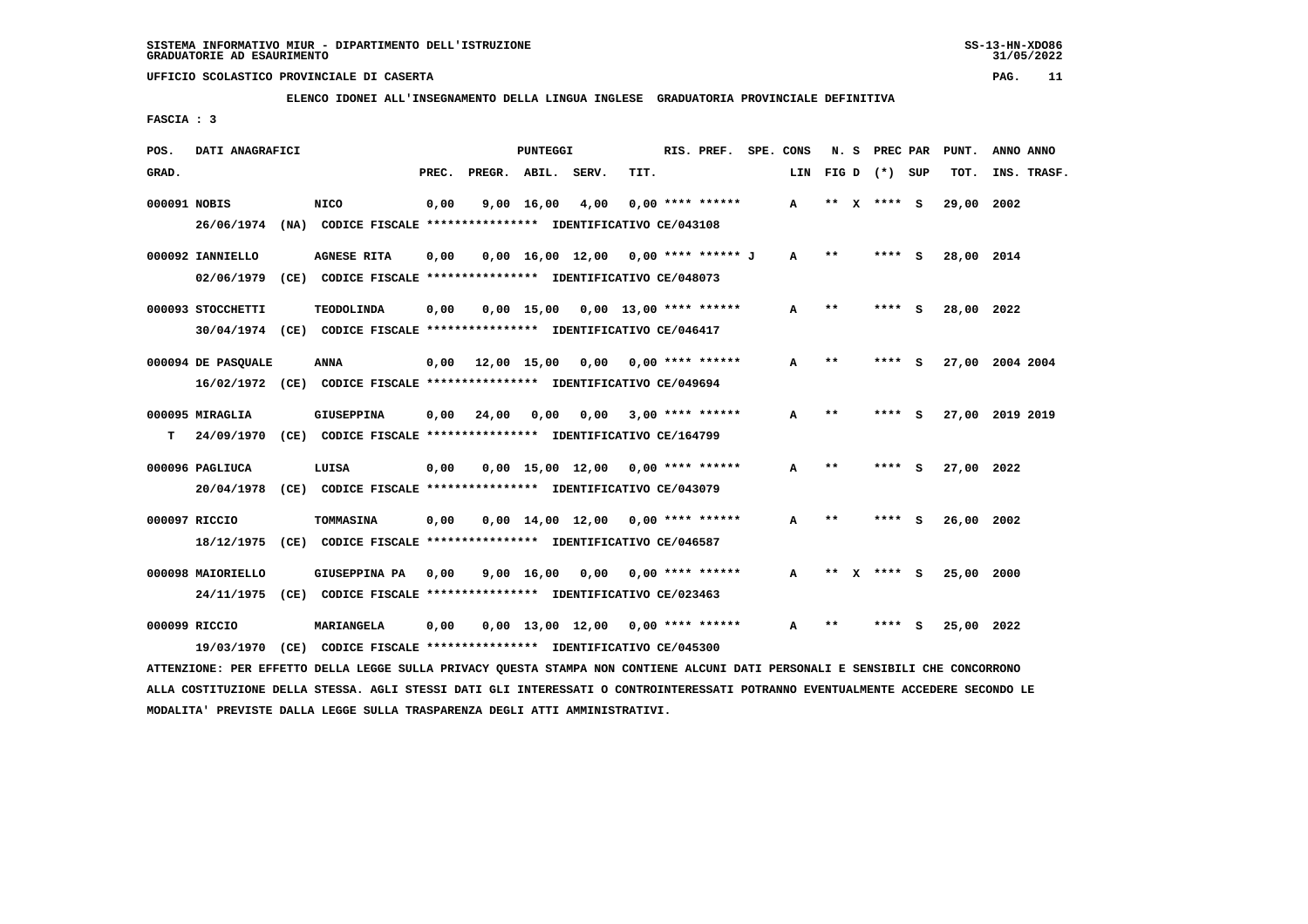**ELENCO IDONEI ALL'INSEGNAMENTO DELLA LINGUA INGLESE GRADUATORIA PROVINCIALE DEFINITIVA**

 **FASCIA : 3**

| POS.        | DATI ANAGRAFICI    |                                                                                                                               |       |                    | PUNTEGGI           |                                    |      | RIS. PREF. SPE. CONS |     | N.S   | <b>PREC PAR</b> |     | PUNT.           | ANNO ANNO |             |
|-------------|--------------------|-------------------------------------------------------------------------------------------------------------------------------|-------|--------------------|--------------------|------------------------------------|------|----------------------|-----|-------|-----------------|-----|-----------------|-----------|-------------|
| GRAD.       |                    |                                                                                                                               | PREC. | PREGR. ABIL. SERV. |                    |                                    | TIT. |                      | LIN |       | FIGD (*) SUP    |     | TOT.            |           | INS. TRASF. |
|             | 000100 DELLA CORTE | <b>GEMMA</b>                                                                                                                  | 0,00  |                    | $3,00$ 14,00       | 0,00                               |      | $6,00$ **** ******   | A   | $* *$ | ****            | - S | 23,00           | 2000      |             |
|             |                    | 25/12/1972 (CE) CODICE FISCALE *************** IDENTIFICATIVO CE/024953                                                       |       |                    |                    |                                    |      |                      |     |       |                 |     |                 |           |             |
|             | 000101 FRUGGIERO   | MARIA                                                                                                                         | 0,00  |                    | $0,00 \quad 16,00$ | 7,00 0,00 **** ******              |      |                      | A   | **    | **** S          |     | 23,00 2022 2022 |           |             |
|             |                    | 22/10/1971 (CE) CODICE FISCALE *************** IDENTIFICATIVO CE/326632                                                       |       |                    |                    |                                    |      |                      |     |       |                 |     |                 |           |             |
|             | 000102 MINCIONE    | <b>TERESA</b>                                                                                                                 | 0,00  |                    | $6,00 \quad 16,00$ | 0,00                               |      | $0.00$ **** ******   | A   | **    | **** S          |     | 22,00 2002      |           |             |
|             |                    | 19/10/1959 (CE) CODICE FISCALE *************** IDENTIFICATIVO CE/020826                                                       |       |                    |                    |                                    |      |                      |     |       |                 |     |                 |           |             |
|             | 000103 PELLEGRINO  | <b>ROSA</b>                                                                                                                   | 0,00  |                    |                    | $9,00$ 13,00 0,00 0,00 **** ****** |      |                      | A   | $* *$ | ****            |     | 22,00 2002      |           |             |
|             |                    | 03/01/1964 (CE) CODICE FISCALE *************** IDENTIFICATIVO CE/045968                                                       |       |                    |                    |                                    |      |                      |     |       |                 |     |                 |           |             |
| 000104 MELE |                    | <b>ANTONIETTA</b>                                                                                                             | 0,00  |                    |                    | $6,00$ 16,00 0,00 0,00 **** ****** |      |                      | А   | $***$ | ****            | - S | 22,00 2005 2005 |           |             |
|             |                    | 16/04/1967 (CE) CODICE FISCALE *************** IDENTIFICATIVO CE/053402                                                       |       |                    |                    |                                    |      |                      |     |       |                 |     |                 |           |             |
|             | 000105 ZAMPELLA    | <b>DANIELA</b>                                                                                                                | 0,00  |                    | $6,00 \quad 16,00$ | 0,00 0,00 **** ******              |      |                      | A   | $* *$ | **** S          |     | 22,00 2019      |           |             |
|             | 21/10/1970         | (CE) CODICE FISCALE **************** IDENTIFICATIVO CE/050172                                                                 |       |                    |                    |                                    |      |                      |     |       |                 |     |                 |           |             |
|             | 000106 DI VIRGILIO | <b>ELENA</b>                                                                                                                  | 0,00  |                    |                    | 8,00 10,00 0,00                    |      | $3,00$ **** ******   | A   | $* *$ | $***$ S         |     | 21,00 2019      |           |             |
|             | 10/08/1959         | (CE) CODICE FISCALE **************** IDENTIFICATIVO CE/025517                                                                 |       |                    |                    |                                    |      |                      |     |       |                 |     |                 |           |             |
|             | 000107 ABBRACCIO   | LUCIA ANTONEL                                                                                                                 | 0,00  |                    |                    | $6,00$ 14,00 0,00 0,00 **** ****** |      |                      | A   | $***$ | **** S          |     | 20,00 2019 2019 |           |             |
|             | 04/08/1977         | (CE) CODICE FISCALE **************** IDENTIFICATIVO CE/164696                                                                 |       |                    |                    |                                    |      |                      |     |       |                 |     |                 |           |             |
|             | 000108 MARINIELLO  | <b>BARBARA</b>                                                                                                                | 0,00  |                    | $0,00 \quad 14,00$ | 0,00                               |      | $6,00$ **** ******   | A   | **    | ****            | - S | 20,00 2019      |           |             |
|             | 27/10/1974         | (CE) CODICE FISCALE **************** IDENTIFICATIVO CE/044309                                                                 |       |                    |                    |                                    |      |                      |     |       |                 |     |                 |           |             |
|             |                    | ATTENZIONE: PER EFFETTO DELLA LEGGE SULLA PRIVACY OUESTA STAMPA NON CONTIENE ALCUNI DATI PERSONALI E SENSIBILI CHE CONCORRONO |       |                    |                    |                                    |      |                      |     |       |                 |     |                 |           |             |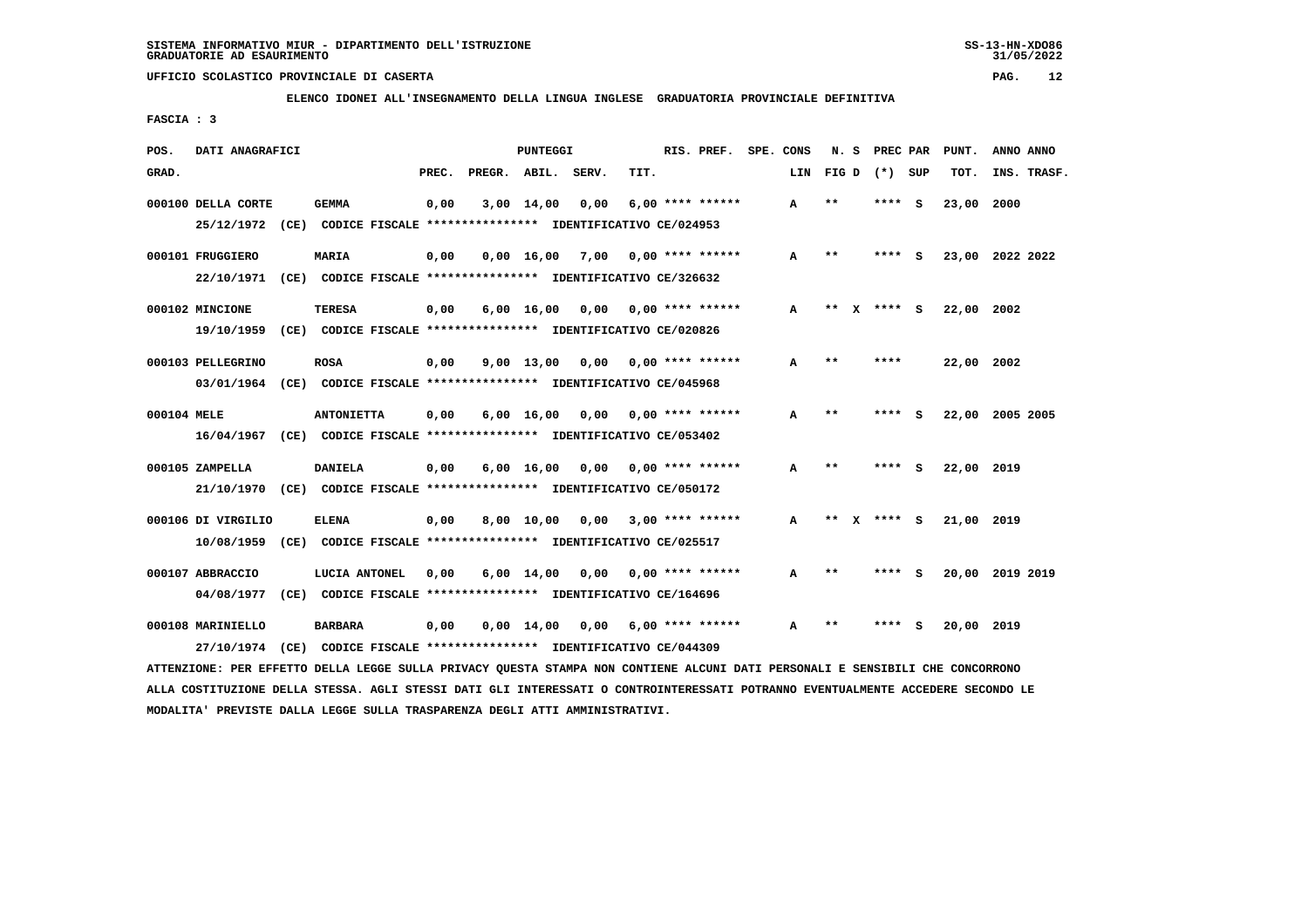**ELENCO IDONEI ALL'INSEGNAMENTO DELLA LINGUA INGLESE GRADUATORIA PROVINCIALE DEFINITIVA**

 **FASCIA : 3**

| POS.        | DATI ANAGRAFICI   | PUNTEGGI                                                                                                                      |       |                       |                 |                                      |      | RIS. PREF. SPE. CONS            |              |              | N. S PREC PAR  |   | PUNT.           | ANNO ANNO |             |
|-------------|-------------------|-------------------------------------------------------------------------------------------------------------------------------|-------|-----------------------|-----------------|--------------------------------------|------|---------------------------------|--------------|--------------|----------------|---|-----------------|-----------|-------------|
| GRAD.       |                   |                                                                                                                               | PREC. | PREGR. ABIL.          |                 | SERV.                                | TIT. |                                 | LIN          |              | FIGD $(*)$ SUP |   | TOT.            |           | INS. TRASF. |
|             | 000109 TRAMONTI   | <b>MARIA</b>                                                                                                                  | 0,00  |                       | 5,00 14,00      | 0,00                                 |      | $0.00$ **** ******              | A            | $* *$        | ****           | ్ | 19,00           | 2022 2022 |             |
|             |                   | 12/01/1967 (CE) CODICE FISCALE *************** IDENTIFICATIVO CE/326557                                                       |       |                       |                 |                                      |      |                                 |              |              |                |   |                 |           |             |
|             | 000110 FORMATI    | <b>ANTONIETTA</b>                                                                                                             | 0,00  |                       |                 | $3,00$ 15,00 0,00 0,00 **** ****** K |      |                                 | A            |              | ** X **** S    |   | 18,00 2000      |           |             |
|             |                   | 07/06/1968 (CE) CODICE FISCALE *************** IDENTIFICATIVO CE/022842                                                       |       |                       |                 |                                      |      |                                 |              |              |                |   |                 |           |             |
|             | 000111 FURIO      | <b>ROSARIA</b>                                                                                                                | 0,00  |                       | 3,00 15,00 0,00 |                                      |      | $0.00$ **** ******              | A            | $* *$        | $***$ S        |   | 18,00 2002      |           |             |
|             |                   | 08/02/1965 (CE) CODICE FISCALE *************** IDENTIFICATIVO CE/043241                                                       |       |                       |                 |                                      |      |                                 |              |              |                |   |                 |           |             |
|             | 000112 D'ANTONIO  | TERESA                                                                                                                        | 0,00  |                       |                 | 3,00 15,00 0,00                      |      | 0,00 **** ******                | A            | $\star\star$ | **** S         |   | 18,00 2002      |           |             |
|             | 05/01/1960        | (VT) CODICE FISCALE **************** IDENTIFICATIVO CE/045453                                                                 |       |                       |                 |                                      |      |                                 |              |              |                |   |                 |           |             |
|             | 000113 AGLIONE    | <b>ANTONELLA</b>                                                                                                              | 0,00  |                       |                 | 3,00 15,00 0,00 0,00 **** ****** J   |      |                                 | $\mathbf{A}$ | $***$        | **** S         |   | 18,00 2014      |           |             |
|             |                   | 04/05/1973 (CE) CODICE FISCALE *************** IDENTIFICATIVO CE/044465                                                       |       |                       |                 |                                      |      |                                 |              |              |                |   |                 |           |             |
|             | 000114 CECERE     | LUIGI                                                                                                                         |       | $0,00$ $18,00$ $0,00$ |                 |                                      |      | $0.00$ $0.00$ $***$ **** ****** | A            | $* *$        | **** S         |   | 18,00 2019 2019 |           |             |
| т           |                   | 10/11/1982 (NA) CODICE FISCALE *************** IDENTIFICATIVO CE/164963                                                       |       |                       |                 |                                      |      |                                 |              |              |                |   |                 |           |             |
|             | 000115 SIGNORELLI | <b>ANTONIETTA</b>                                                                                                             |       | $0,00$ 12,00          |                 | 0,00 0,00                            |      | $6,00$ **** ******              | A            | $**$         | **** S         |   | 18,00 2019 2019 |           |             |
| т           |                   | 09/04/1975 (LT) CODICE FISCALE **************** IDENTIFICATIVO CE/164771                                                      |       |                       |                 |                                      |      |                                 |              |              |                |   |                 |           |             |
| 000116 PAPA |                   | <b>PASQUALINA</b>                                                                                                             | 0,00  |                       |                 | $3,00$ 15,00 0,00 0,00 **** ******   |      |                                 | A            | ** X         | **** S         |   | 18,00 2019 2019 |           |             |
|             |                   | 26/04/1976 (CE) CODICE FISCALE *************** IDENTIFICATIVO CE/164890                                                       |       |                       |                 |                                      |      |                                 |              |              |                |   |                 |           |             |
|             | 000117 PEZZELLA   | <b>STEFANO</b>                                                                                                                | 0,00  |                       | $3,00$ 15,00    | 0,00 0,00 **** ******                |      |                                 | A            | **           | **** S         |   | 18,00 2019 2019 |           |             |
|             | 14/03/1976        | (NA) CODICE FISCALE **************** IDENTIFICATIVO CE/164995                                                                 |       |                       |                 |                                      |      |                                 |              |              |                |   |                 |           |             |
|             |                   | ATTENZIONE: PER EFFETTO DELLA LEGGE SULLA PRIVACY OUESTA STAMPA NON CONTIENE ALCUNI DATI PERSONALI E SENSIBILI CHE CONCORRONO |       |                       |                 |                                      |      |                                 |              |              |                |   |                 |           |             |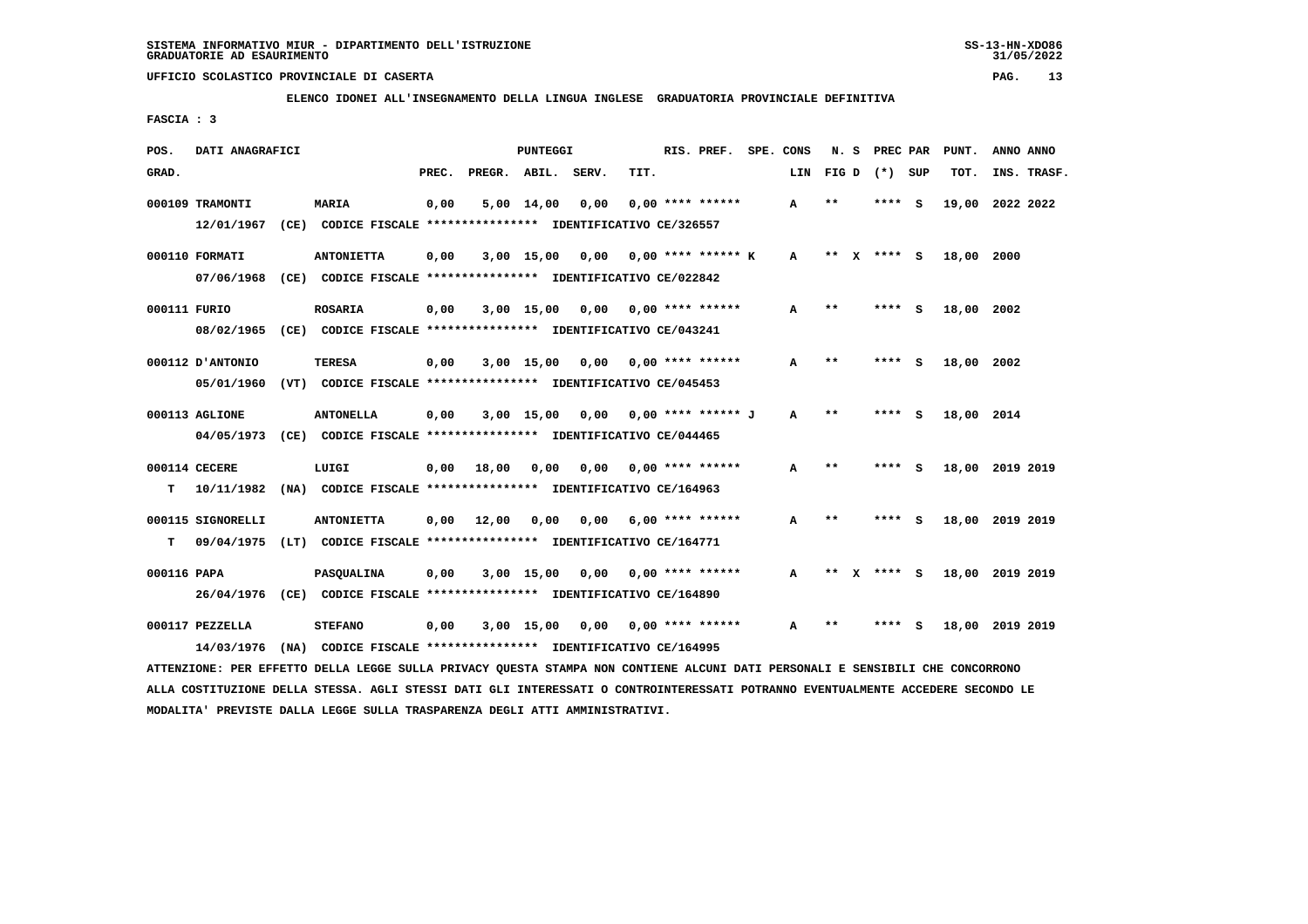**ELENCO IDONEI ALL'INSEGNAMENTO DELLA LINGUA INGLESE GRADUATORIA PROVINCIALE DEFINITIVA**

 **FASCIA : 3**

| POS.         | DATI ANAGRAFICI    |  |                                                                          |       | PUNTEGGI           |                    |                 |                                    | RIS. PREF. SPE. CONS |              |                 | N. S PREC PAR |            | ANNO ANNO       |
|--------------|--------------------|--|--------------------------------------------------------------------------|-------|--------------------|--------------------|-----------------|------------------------------------|----------------------|--------------|-----------------|---------------|------------|-----------------|
| GRAD.        |                    |  |                                                                          | PREC. | PREGR. ABIL. SERV. |                    |                 | TIT.                               | LIN                  |              | $FIG D (*) SUB$ |               | TOT.       | INS. TRASF.     |
|              | 000118 TROIANO     |  | <b>FIORENZA</b>                                                          | 0,00  |                    | $3,00$ 15,00       | 0,00            | $0.00$ **** ******                 | A                    | $* *$        | ****            | - 5           |            | 18,00 2022 2022 |
|              |                    |  | 07/12/1976 (NA) CODICE FISCALE *************** IDENTIFICATIVO CE/326556  |       |                    |                    |                 |                                    |                      |              |                 |               |            |                 |
| 000119 CIOCE |                    |  | <b>MARIA</b>                                                             | 0,00  |                    |                    |                 | $3,00$ 15,00 0,00 0,00 **** ****** | A                    | **<br>x      | **** $S$        |               |            | 18,00 2022 2022 |
|              |                    |  | 28/06/1976 (CE) CODICE FISCALE *************** IDENTIFICATIVO CE/326630  |       |                    |                    |                 |                                    |                      |              |                 |               |            |                 |
|              | 000120 DE LUCIA    |  | <b>CLEMENTINA</b>                                                        | 0,00  |                    |                    |                 | $0.00$ 15.00 2.00 0.00 **** ****** | A                    | $* *$        | ****            | - S           | 17,00 2019 |                 |
|              |                    |  | 20/11/1978 (CE) CODICE FISCALE *************** IDENTIFICATIVO CE/044133  |       |                    |                    |                 |                                    |                      |              |                 |               |            |                 |
|              | 000121 D'AMBROSIO  |  | <b>ROSA</b>                                                              |       | $0,00$ 17,00       | 0,00               | 0,00            | $0.00$ **** ******                 | A                    | $\star\star$ | **** S          |               |            | 17,00 2022 2022 |
|              |                    |  | 12/02/1976 (CE) CODICE FISCALE *************** IDENTIFICATIVO CE/326563  |       |                    |                    |                 |                                    |                      |              |                 |               |            |                 |
|              | 000122 MEROLA      |  | MARGHERITA                                                               | 0,00  |                    | $6,00 \quad 10,00$ | 0,00            | $0.00$ **** ******                 | A                    | $* *$        | **** S          |               | 16,00 2000 |                 |
|              |                    |  | 11/05/1974 (CE) CODICE FISCALE *************** IDENTIFICATIVO CE/022675  |       |                    |                    |                 |                                    |                      |              |                 |               |            |                 |
|              | 000123 GRIECO      |  | KATIA                                                                    | 0,00  |                    |                    | 0,00 16,00 0,00 | $0.00$ **** ******                 | A                    | $* *$        | **** S          |               | 16,00 2019 |                 |
|              |                    |  | 02/12/1978 (MI) CODICE FISCALE **************** IDENTIFICATIVO CE/044138 |       |                    |                    |                 |                                    |                      |              |                 |               |            |                 |
|              | 000124 PALMIERO    |  | TERESA                                                                   | 0,00  |                    | $0.00$ 15.00       |                 | $0,00$ $0,00$ **** ******          | A                    | **           | **** S          |               |            | 15,00 2007 2007 |
|              |                    |  | 26/09/1977 (NA) CODICE FISCALE *************** IDENTIFICATIVO CE/056667  |       |                    |                    |                 |                                    |                      |              |                 |               |            |                 |
|              | 000125 MASTRANGELO |  | <b>PAOLA</b>                                                             | 0,00  |                    | $0.00 \quad 14.00$ |                 | $0,00$ $0,00$ **** ******          | A                    | $* *$        | ****            | - S           | 14,00 2002 |                 |
|              |                    |  | 13/08/1972 (CE) CODICE FISCALE *************** IDENTIFICATIVO CE/045423  |       |                    |                    |                 |                                    |                      |              |                 |               |            |                 |
|              | 000126 OTTAVIANO   |  | FELICETTA MAR                                                            | 0,00  | 0,00               | 0,00               | 0,00            | $0.00$ **** ******                 | A                    | $* *$        |                 |               |            | $0,00$ 2022     |
|              | 05/06/1972         |  | (EE) CODICE FISCALE **************** IDENTIFICATIVO CE/055972            |       |                    |                    |                 |                                    |                      |              |                 |               |            |                 |